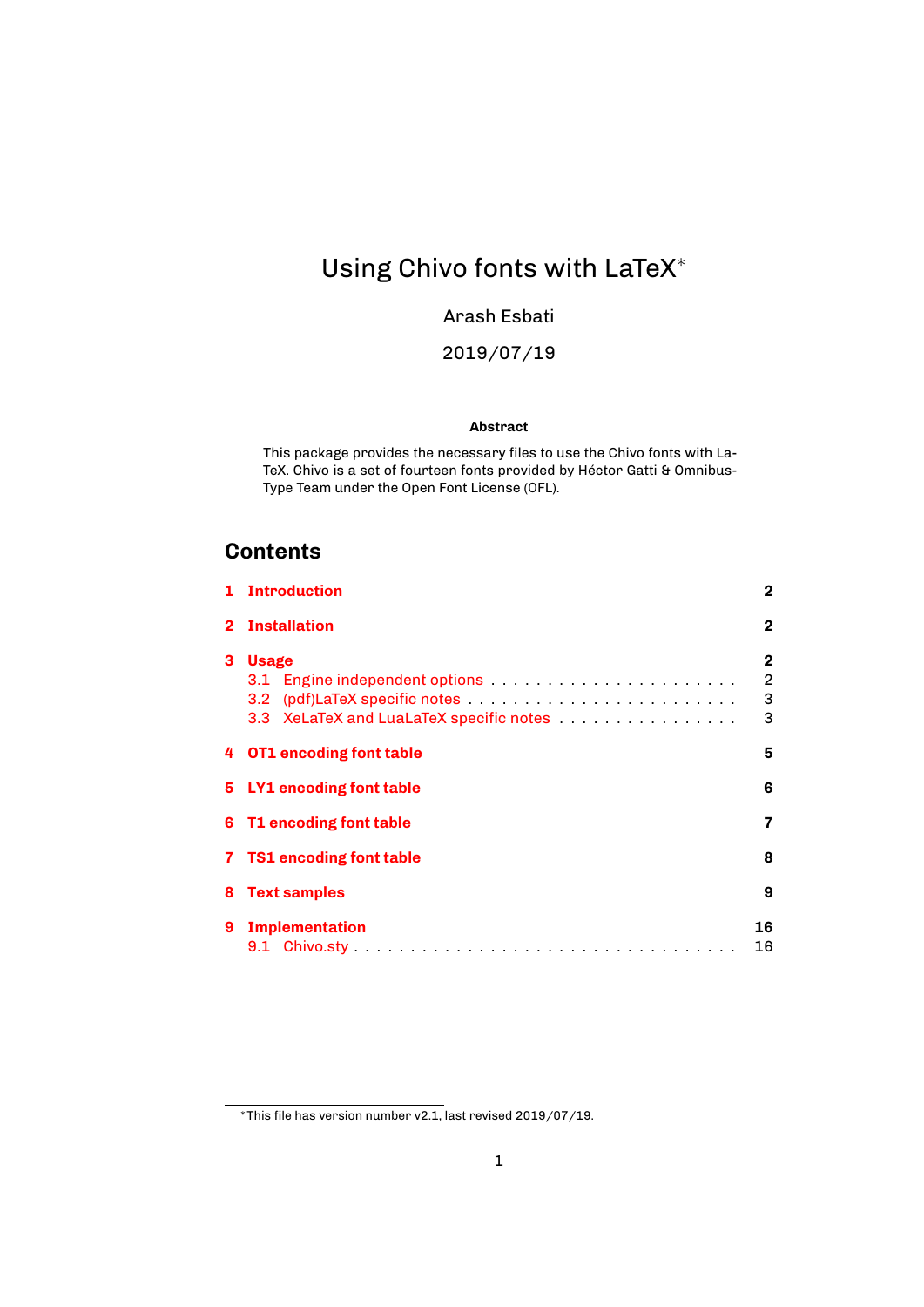# <span id="page-1-0"></span>**1 Introduction**

Chivo<sup>[1](#page-1-4)</sup> is a set of fourteen fonts created by Héctor Gatti & Omnibus-Type Team and provided by Omnibus-Type under the SIL Open Font License, Version 1.1. From the web page:

"Chivo ('goat' in Spanish) is the first Omnibus-Type neo-grotesque typeface family. It has 7 weight variants, plus matching italics. Its solidness and balanced strokes give Chivo both elegance and practicality. Chivo Regular works perfectly in long-reading texts, while Chivo Black is ideal for headlines, banners and highlights. Developed by Héctor Gatti, this is an indispensable ally for any designer."

The fonts were obtained from Omni-Type web page $^2$  $^2$ . (v1.007, 14 fonts, 843 glyphs each).

# <span id="page-1-1"></span>**2 Installation**

I suggest you use MikTeX or TeXlive and wait until the fonts are distributed for your TeX installation via their package manager.

# <span id="page-1-2"></span>**3 Usage**

The fonts can be used with traditional (pdf)TeX engine and newer XeTeX and LuaTeX engines which can access OTF fonts directly. They are described below. In general, this bundle tries not to be smart and loads only kvoptions.sty, mweights.sty, fontaxes.sty or fontspec.sty, depending on the used engine. As the result, some work must be done by the user.

## <span id="page-1-3"></span>**3.1 Engine independent options**

A package Chivo.sty is provided which can be loaded in the preamble as usual:

\usepackage{Chivo}

Loading the package changes the document's sans serif font to Chivo. The package offers some options.

thin | light The default font series is set with one of thin, light, regular or medium – regular | medium regular is the default. It can be changed like this:

\usepackage[medium]{Chivo}

bold | extrabold| black The default bold series is set with one of bold, extrabold or black – bold is the default.

lining | oldstyle The alignment and style for the figures of the document are set by the proportional | tabular options lining or oldstyle and proportional or tabular. lining and

<span id="page-1-4"></span><sup>1.</sup> Copyright © 2011–2019, Omnibus-Type (<https://www.omnibus-type.com>)

<span id="page-1-5"></span><sup>2.</sup> <https://www.omnibus-type.com/fonts/chivo/>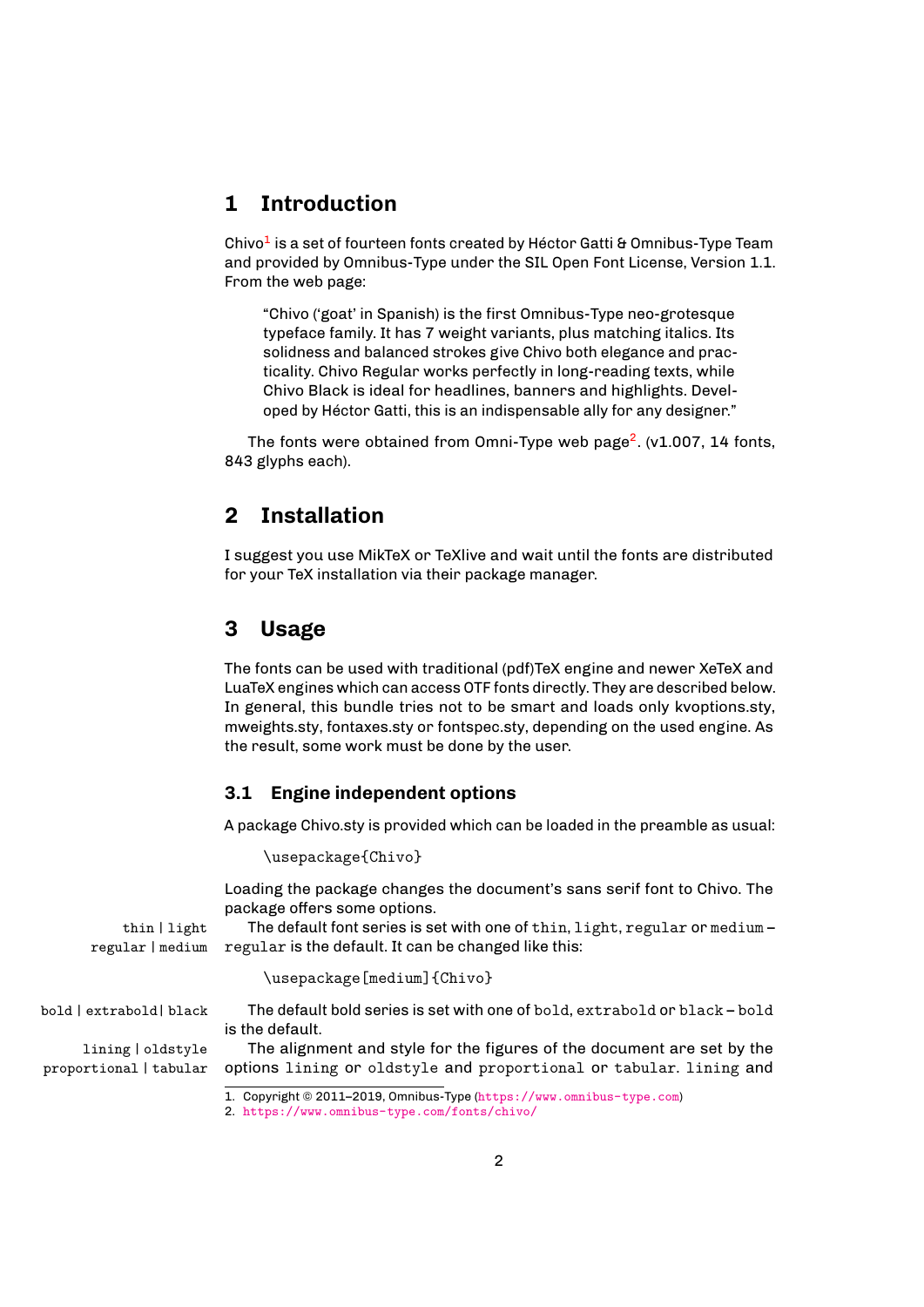proportional are the defaults. Short aliases lf, osf, prop and tab are also available. Being boolean options, following example results in proportional oldstyle figures:

\usepackage[lining=false,tabular=false]{Chivo}

familydefault The main font of a document can be switched to Chivo with package option familydefault or familydefault=true, e.g.:

\usepackage[familydefault]{Chivo}

opentype | type1 If the automatic engine detection fails, it can be specified by the user with one of opentype or type1. Note that these option do not take a boolean value true or false.

scale | scaled The size of the Chivo fonts can be adjusted with the scale or scaled option, e.g.:

\usepackage[scale=0.97]{Chivo}

## <span id="page-2-0"></span>**3.2 (pdf)LaTeX specific notes**

OT1, LY1, T1 and TS1 encodings are supported. Chivo.sty does not load the respective packages, it is up to user to load them, e.g.:

```
\usepackage[T1]{fontenc}
\usepackage{Chivo}
\usepackage{textcomp}
```
Chivo fonts provide a rich set of figures (see table [2\)](#page-14-0). With traditional engines, fontaxes.sty is loaded and the command \fontversion is available to switch between lining, oldstyle, tabular and proportional styles and alignments. For other versions the following macros are provided:

- \textsu renders its argument in superior figures. \textsu{123} produces  $^{123}$ . The corresponding declaration is \sufigures.
- \textin renders its argument in inferior figures. \textin{123} produces  $_{123}$ . The corresponding declaration is \infigures.
- \textnu renders its argument in numerator figures. \textnu{123} produces  $123$ . The corresponding declaration is \nufigures.
- \textde renders its argument in denominator figures. \textde{123} produces 123. The corresponding declaration is \defigures.

## <span id="page-2-1"></span>**3.3 XeLaTeX and LuaLaTeX specific notes**

These engines can access OTF fonts directly. The standard interface for this purpose is fontspec.sty<sup>[3](#page-2-2)</sup>. Chivo.sty detects if XeLaTeX or LuaLaTeX are used and passes options given to the package to \setsansfont via \defaultfeature. Other fontspec.sty options can be set with \defaultfeature+:

<span id="page-2-2"></span><sup>3.</sup> <https://ctan.org/pkg/fontspec>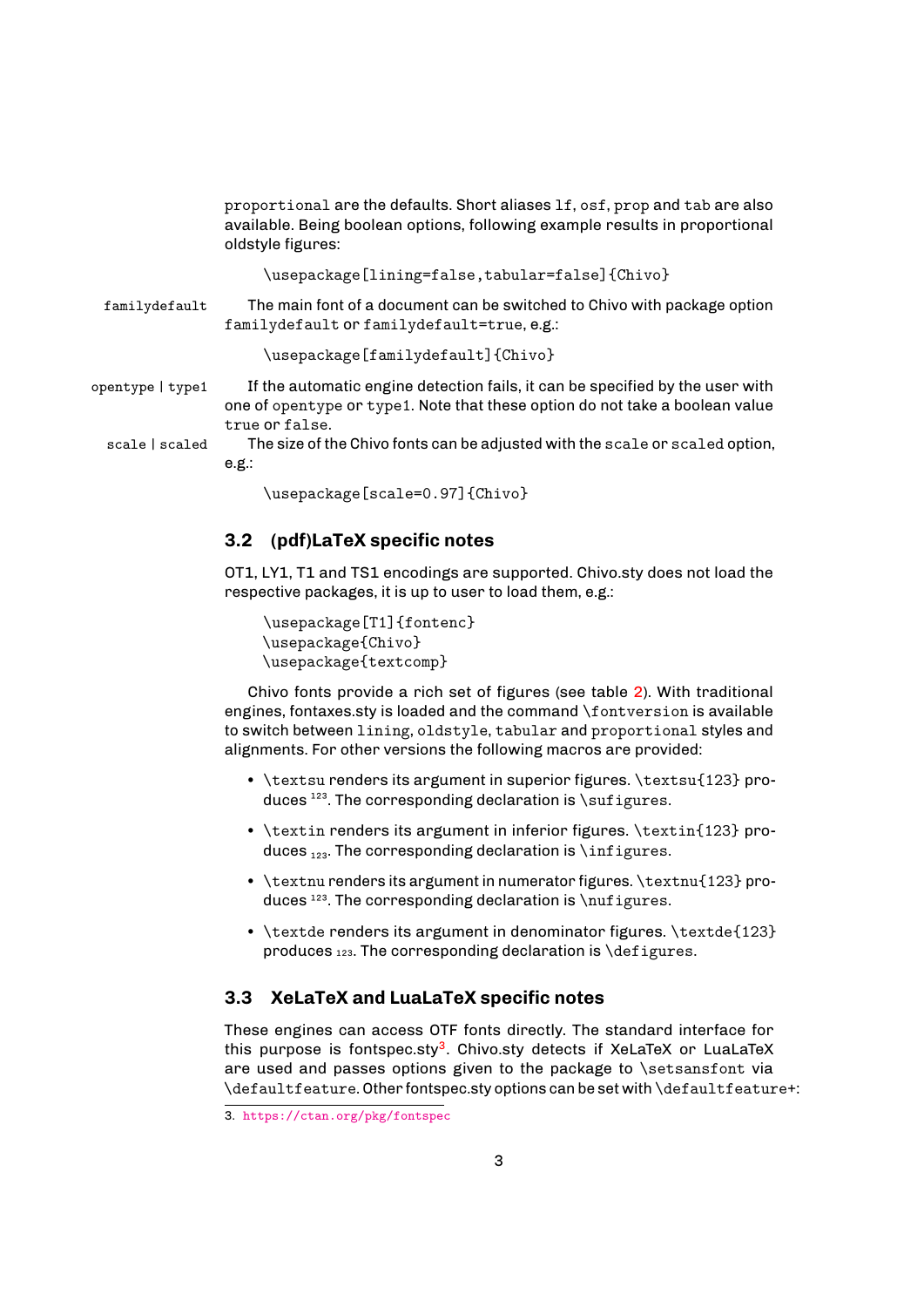**Table 1.** Chivo font features

<span id="page-3-0"></span>

| aalt            | Access All Alternates           |
|-----------------|---------------------------------|
| case            | Case-Sensitive Forms            |
| $\texttt{comp}$ | Glyph Composition/Decomposition |
| cpsp            | <b>Capital Spacing</b>          |
| dnom            | Denominators                    |
| frac            | Fractions                       |
| kern            | Kerning                         |
| liga            | <b>Standard Ligatures</b>       |
| lnum            | Lining Figures                  |
| mark            | Mark Positioning                |
| mkmk            | Mark to Mark Positioning        |
| numr            | Numerators                      |
| onum            | Oldstyle Figures                |
| ordn            | Ordinals                        |
| pnum            | Proportional Figures            |
| sinf            | Scientific Inferiors            |
| subs            | Subscript                       |
| sups            | Superscript                     |
| tnum            | Tabular Figures                 |
| zero            | Slashed Zero                    |

```
\usepackage{fontspec}
\usepackage{Chivo}
\defaultfontfeatures+[Chivo]{
  Scale = MatchLowercase ,
  Color = blue
}
```
Table [1](#page-3-0) contains a list of available font features.

LaTeX font selection macros like \fontseries work with these engines as well.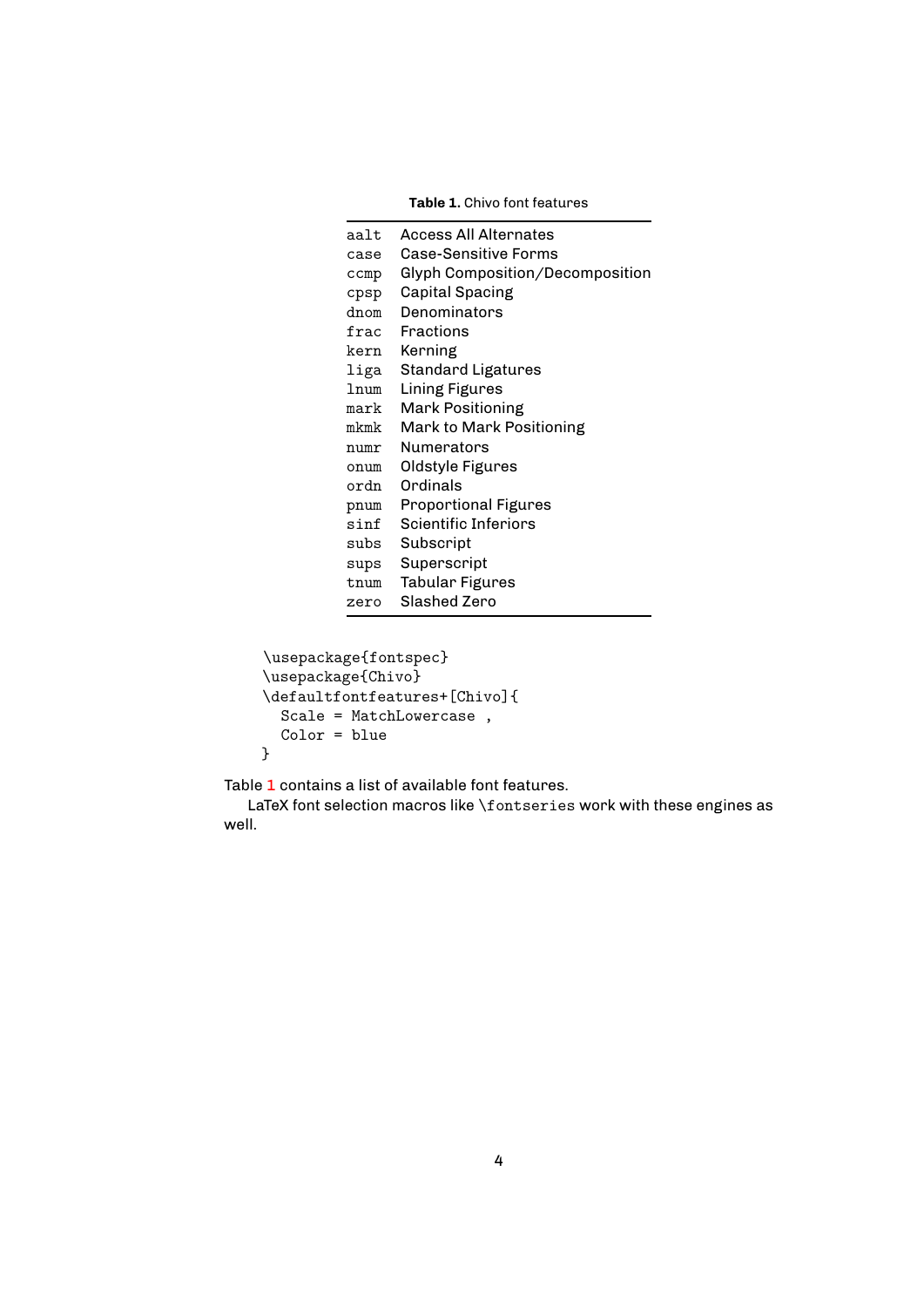|                        | $\mathcal O$        | $\mathcal{I}$     | $\hat{z}$            | $\hat{\mathcal{S}}$    | $\frac{7}{4}$     | $\ddot{5}$                   | $\hat{6}$                 | $\gamma$               |                      |
|------------------------|---------------------|-------------------|----------------------|------------------------|-------------------|------------------------------|---------------------------|------------------------|----------------------|
| $\partial \theta x$    | 0                   | Δ1                | $\overline{2}$       | з                      | 4                 | 5                            | 6                         | 7                      | $^{\prime\prime}$ Ox |
| $\partial 1x$          | 8                   | 9                 | $\Omega$ 10          | 11                     | $fi_{12}$         | $f _{13}$                    | 14                        | 15                     |                      |
| $\partial 2x$          | 116                 | 17                | 18                   | 19                     | 20                | 21                           | 22                        | $\bullet$<br>23        | $^{\prime\prime}1x$  |
| $\partial \Im x$       | $\frac{24}{5}$      | $\beta$ 25        | $\overline{a}$ 26    | <b>CC</b> 27           | $\emptyset$ 28    | $AE_{29}$                    | Œ зо                      | $\varnothing$ 31       |                      |
| $\partial \mathcal{L}$ | 32                  | $\mathbf{I}_{33}$ | $\frac{11}{34}$      | #35                    | \$ 36             | %37                          | $8F$ 38                   | $\frac{1}{39}$         | "2x                  |
| $\partial 5x$          | (40                 | $\big)$ 41        | $\star$ $_{42}$      | $+ 43$                 | , 44              | $-45$                        | .46                       | /47                    |                      |
| $\hat{v}$              | 0 <sub>48</sub>     | 149               | 250                  | 351                    | 4 52              | $5_{53}$                     | 6 54                      | 7 <sub>55</sub>        | $\sqrt[2^n]{3x}$     |
| $\partial \gamma_x$    | 8 56                | 957               | :58                  | ; 59                   | $i$ 60            | $= 61$                       | $\dot{c}$ 62              | $?$ 63                 |                      |
| 10x                    | @ 64                | $A_{65}$          | $B_{66}$             | $C_{67}$               | $D_{68}$          | $E_{69}$                     | $F_{70}$                  | $G_{71}$               | 4x                   |
| 11x                    | $H_{72}$            | $I_{73}$          | J 74                 | K 75                   | $L_{76}$          | $M_{77}$                     | N 78                      | $O_{79}$               |                      |
| 12x                    | $P_{80}$            | $Q_{81}$          | $R_{82}$             | $S_{83}$               | $T_{84}$          | $U_{85}$                     | $V_{86}$                  | <b>W</b> <sub>87</sub> | ″5x                  |
| 13x                    | $X_{88}$            | $Y_{89}$          | $Z_{90}$             | [ 91                   | $\frac{4}{92}$    | $]$ 93                       | $\hat{\phantom{a}}$<br>94 | 95                     |                      |
| 14x                    | $\ddot{\bullet}$ 96 | a 97              | b 98                 | C <sub>99</sub>        | $d$ 100           | e <sub>101</sub>             | $f_{102}$                 | $g_{103}$              | $^{\prime\prime}6x$  |
| $^\prime 15x$          | $h_{104}$           | 1105              | $j_{106}$            | K 107                  | $\frac{1}{108}$   | m 109                        | n 110                     | 0 111                  |                      |
| $\int$ 16x             | <b>p</b> 112        | $Q_{113}$         | $\Gamma$ 114         | S 115                  | $t_{116}$         | U 117                        | V 118                     | W 119                  | $^{\prime\prime}$ 7x |
| $\it 17x$              | X 120               | V 121             | Z 122                | $-123$                 | $-124$            | $\boldsymbol{\theta}$<br>125 | 126                       | 127                    |                      |
| $\sqrt[2]{20x}$        | $ff_{128}$          | $ffi$ 129         | $ffl$ <sub>130</sub> | 131                    | 132               | 133                          | 134                       | 135                    | $^{\prime\prime}8x$  |
| 21x                    | 136                 | 137               | $L_{138}$            | 139                    | 140               | 141                          | 142                       | 143                    |                      |
| 24x                    | 160                 | 161               | 162                  | 163                    | 164               | 165                          | 166                       | 167                    | $^{\prime\prime}$ Ax |
| $25x$                  | 168                 | 169               | $\frac{1}{170}$      | 171                    | 172               | 173                          | 174                       | 175                    |                      |
|                        | ″8                  | ″9                | $\sqrt{\phantom{a}}$ | $\sqrt{\phantom{a}}$ B | $^\circ \text{C}$ | $^\circ \texttt{D}$          | ″E                        | $\sqrt{\text{F}}$      |                      |

# <span id="page-4-0"></span>4 OT1 encoding font table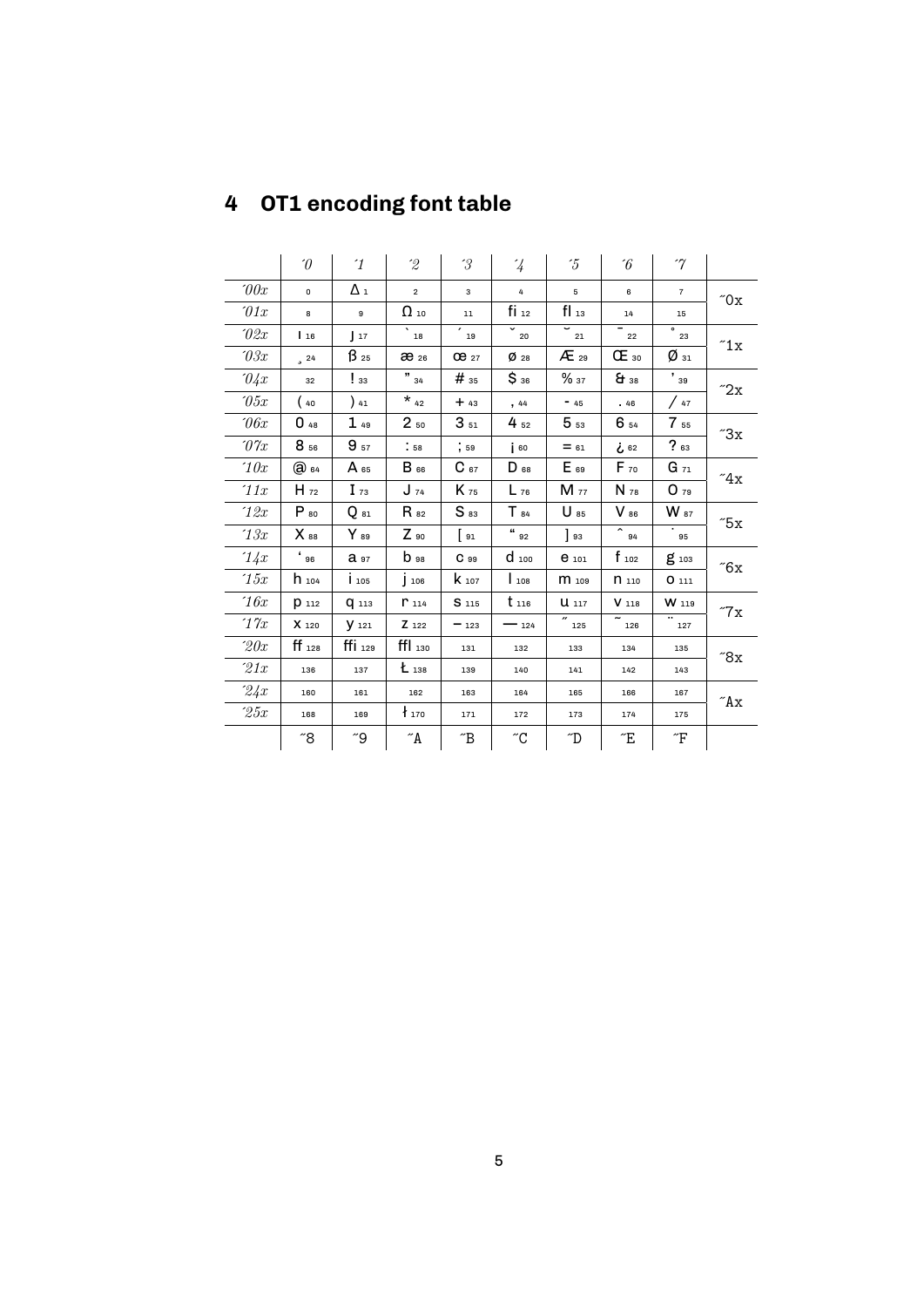|                        | $\mathcal{O}$      | $\dot{1}$          | $\hat{z}$                | $\cdot\!\!\:\!3$      | $\frac{7}{4}$          | $\sqrt{5}$               | '6                            | $\gamma$                    |                               |
|------------------------|--------------------|--------------------|--------------------------|-----------------------|------------------------|--------------------------|-------------------------------|-----------------------------|-------------------------------|
| $\partial \theta x$    | ff <sub>o</sub>    | € 1                | ffi 2                    | ffl <sub>3</sub>      | $/$ 4                  | $\mathbf 5$              | $\overline{5}$                | $\sim$ 7                    | $^{\prime\prime}0x$           |
| $\partial 1x$          | 8                  | 9                  | ${\bf 10}$               | $11\,$                | $fi_{12}$              | $f _{13}$                | $\mathbf{14}$                 | 15                          |                               |
| $\partial 2x$          | 116                | J17                | $\lq$ 18                 | $^\prime$ 19          | $\frac{1}{20}$         | 21                       | 22                            | $\overline{\circ}$ 23       | $^{\circ}1\mathrm{x}$         |
| $\partial \Im x$       | 524                | $\beta$ 25         | 2626                     | <b>08</b> 27          | $\emptyset$ 28         | Æ 29                     | Œ зо                          | $\varnothing$ 31            |                               |
| $\partial \mathcal{L}$ | 32                 | $\mathbf{I}_{33}$  | $\frac{1}{34}$           | #35                   | \$36                   | %37                      | ਓ 38                          | $\overline{\phantom{a}}$ 39 | "2x                           |
| $\partial 5x$          | (40                | 41                 | $\star$ $_{42}$          | $+43$                 | , 44                   | $-45$                    | .46                           | /47                         |                               |
| $\theta$ 6x            | $0$ 48             | $1\!49}$           | 250                      | $\mathbf{3}$ $_{51}$  | 4 52                   | 5 53                     | 6 54                          | 7 55                        | $^{\prime}3x$                 |
| $\partial \gamma_x$    | 8 56               | 957                | :58                      | ; 59                  | $<$ 60                 | $= 61$                   | > 62                          | $?$ 63                      |                               |
| 10x                    | @ 64               | $A_{65}$           | $B_{66}$                 | $C_{67}$              | $D_{68}$               | $E_{69}$                 | $F_{70}$                      | $G_{71}$                    | $^{\prime\prime}4x$           |
| 11x                    | $H_{72}$           | $I_{73}$           | J 74                     | K 75                  | $L_{76}$               | M 77                     | N 78                          | $O_{79}$                    |                               |
| 12x                    | $P_{80}$           | $Q_{81}$           | R 82                     | S 83                  | T 84                   | $U_{85}$                 | $V_{86}$                      | <b>W</b> 87                 | $^{\prime}$ 5x                |
| 13x                    | $X_{88}$           | $Y_{.89}$          | $Z_{90}$                 | $\left[\right.$ 91    | 92                     | $\frac{1}{3}$            | $\frac{1}{2}$ 94              | $-95$                       |                               |
| 14x                    | $^4$ 96            | a <sub>97</sub>    | p as                     | C <sub>99</sub>       | $d_{100}$              | <b>e</b> 101             | $f_{102}$                     | $g_{103}$                   | $^{\circ}6x$                  |
| 15x                    | $h_{104}$          | 105                | $j_{106}$                | K 107                 | $\frac{1}{108}$        | m 109                    | n 110                         | $0\,$ 111                   |                               |
| 16x                    | <b>p</b> 112       | Q 113              | $\Gamma$ 114             | S 115                 | $t_{116}$              | U 117                    | V 118                         | W 119                       | 7x                            |
| 17x                    | X 120              | Y 121              | Z 122                    | $\left\{ \right.$ 123 | 124                    | ${}^{125}$               | $\widetilde{\phantom{a}}$ 126 | 127                         |                               |
| 20x                    | $\mathbf{t}_{128}$ | $^\mathrm{I}$ 129  | , 130                    | $f_{131}$             | ,, 132                 | 133                      | $\dagger$ 134                 | ‡ 135                       | $^{\prime\prime}8x$           |
| 21x                    | 136                | %0 137             | $\check{S}$ 138          | $\langle 139$         | Œ 140                  | $\check{\mathsf{Z}}$ 141 | A 142                         | $-143$                      |                               |
| $22x$                  | 144                | 145                | $^{\prime}$ 146          | $\frac{u}{147}$       | $\frac{1}{148}$        | • 149                    | $-150$                        | $-151$                      | $^{\prime\prime}9x$           |
| 23x                    | 152                | TM $_{153}$        | $\check{\mathbf{S}}$ 154 | $\rightarrow 155$     | OB 156                 | Ž 157                    | $\sim$ 158                    | $\ddot{Y}$ 159              |                               |
| 24x                    | 160                | 161                | $\phi$ <sub>162</sub>    | $E_{163}$             | $\alpha$ 164           | $\frac{1}{165}$          | $\frac{1}{1}$ 166             | $\S$ 167                    | $K^*$ Ax                      |
| 25x                    | 168                | $\circledcirc$ 169 | a $_{170}$               | (171)                 | $-172$                 | $-173$                   | $\circledR$ 174               | 175                         |                               |
| 26x                    | $^{\circ}$ 176     | ± 177              | $\overline{2}$ 178       | $\overline{3}$ 179    | 180                    | µ 181                    | $\P$ 182                      | .183                        | $\mathcal{B}x$                |
| 27x                    | , 184              | $^{\rm 1}$ 185     | $^{\circ}$ 186           | $v_{187}$             | $\frac{1}{4}$ 188      | $\frac{1}{2}$ 189        | $\frac{3}{4}$ 190             | 191 ق                       |                               |
| 30x                    | A 192              | A 193              | 194                      | à <sub>195</sub>      | $\ddot{A}$ 196         | Å <sub>197</sub>         | Æ 198                         | $Q_{199}$                   |                               |
| 31x                    | $\dot{E}$ 200      | $\acute{E}$ 201    | $\hat{E}$ 202            | $\ddot{E}$ 203        | $\dot{\mathbf{I}}$ 204 | $\mathbf{I}$ 205         | $\hat{I}$ 206                 | $\ddot{\mathbf{I}}$ 207     | $^\circ \text{Cx}$            |
| 32x                    | $\mathbf{D}_{208}$ | $\tilde{N}$ 209    | $\ddot{O}$ 210           | $0_{211}$             | $\hat{O}$ 212          | $\tilde{O}$ 213          | $\ddot{O}$ 214                | $\times$ 215                |                               |
| 33x                    | $\emptyset$ 216    | $\dot{U}$ 217      | $\bigcup_{218}$          | $\hat{U}$ 219         | $\ddot{\text{U}}$ 220  | $\acute{\Upsilon}$ 221   | $P_{222}$                     | $\beta$ 223                 | ″Dx                           |
| 34x                    | à 224              | á 225              | $\mathbf{\hat{a}}_{226}$ | $\tilde{a}$ 227       | $\ddot{a}$ 228         | å 229                    | æ 230                         | Q231                        |                               |
| $\sqrt[3]{3x}$         | $\dot{e}$ 232      | $\acute{e}$ 233    | <b>e</b> 234             | $\ddot{\theta}$ 235   | <sup>236</sup>         | $\int 237$               | $\hat{I}$ 238                 | $\overline{1}$ 239          | $E_{\rm X}$                   |
| 36x                    | 0240               | $\tilde{n}_{241}$  | $\dot{O}$ 242            | 0243                  | 0244                   | $\tilde{O}$ 245          | $\ddot{\text{O}}$ 246         | $\div$ 247                  | $\sqrt{\mathrm{F}}\mathrm{x}$ |
| $\sqrt[3]{x}$          | $Ø$ 248            | <b>U</b> 249       | <b>Ú</b> 250             | $\hat{u}$ 251         | Ü 252                  | $\acute{y}$ 253          | <b>p</b> 254                  | $\ddot{y}$ 255              |                               |
|                        | ″8                 | ~9                 | $\mathcal{L}^*$          | $\tilde{\mathcal{B}}$ | $^\circ \text{C}$      | ″D                       | ″E                            | $\sqrt{\text{F}}$           |                               |

# <span id="page-5-0"></span>5 LY1 encoding font table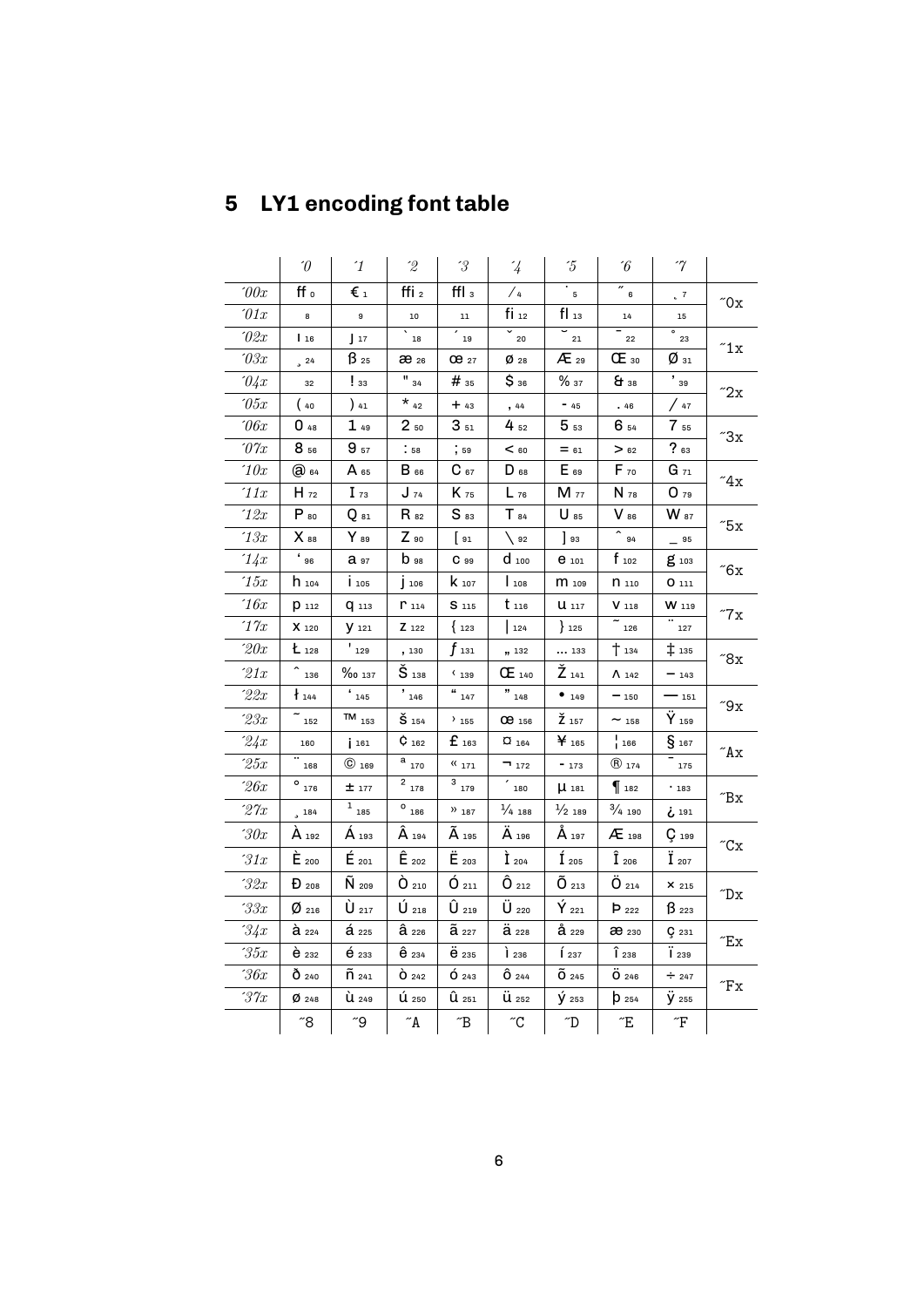<span id="page-6-0"></span>

|  |  |  |  |  | 6 T1 encoding font table |  |  |
|--|--|--|--|--|--------------------------|--|--|
|--|--|--|--|--|--------------------------|--|--|

|                        | $\mathcal{O}$                       | $\dot{1}$                              | $\hat{z}$                   | $\mathcal{\mathcal{G}}$                       | $\it 4$                         | $\sqrt{5}$               | $\emph{6}$                              | $\gamma$                    |                     |
|------------------------|-------------------------------------|----------------------------------------|-----------------------------|-----------------------------------------------|---------------------------------|--------------------------|-----------------------------------------|-----------------------------|---------------------|
| $\hat{v}$              | $\ddot{\phantom{a}}$ 0              | $\begin{bmatrix} 7 \\ 1 \end{bmatrix}$ | $\overline{a}$              | $z_{3}$                                       | $\overline{\cdot}$ <sub>4</sub> | $\overline{5}$           | $\overline{\phantom{0}}$ $\phantom{0}6$ | $\overline{v}_7$            |                     |
| $\mathcal{O}1x$        | 8                                   | $\mathsf g$                            | ${\bf 10}$                  | $\sqrt{11}$                                   | .12                             | , 13                     | $\langle$ $_{14}$                       | $\rangle$ 15                | $^{\prime\prime}0x$ |
| $\partial 2x$          | $\begin{array}{c} 4 \end{array}$ 16 | $\rlap{.}^{\textbf{\textit{m}}}$ 17    | ,, 18                       | $\frac{4}{19}$                                | $v_{20}$                        | $-21$                    | $-22$                                   | 23                          | $^{\prime\prime}1x$ |
| $\partial \Im x$       | $H_{24}$                            | 125                                    | 126                         | $ffi_{27}$                                    | $fi_{28}$                       | fl <sub>29</sub>         | $fff$ $_{30}$                           | 31                          |                     |
| $\partial \mathcal{L}$ | 32                                  | $\mathbf{I}_{33}$                      | $\frac{1}{34}$              | $#$ 35                                        | \$36                            | %37                      | $\mathbf{G}$ 38                         | $^{\prime}$ 39              | "2x                 |
| $\it 05x$              | (40                                 | 41                                     | $\star$ $_{42}$             | $+43$                                         | , 44                            | $-45$                    | .46                                     | /47                         |                     |
| $\partial$ 6x          | O 48                                | $1\!$ 49                               | 250                         | 351                                           | 4 52                            | 53                       | 6 54                                    | 7 <sub>55</sub>             | "3x                 |
| $\partial \gamma_x$    | 856                                 | 9 57                                   | .58                         | ; 59                                          | $<$ 60                          | $= 61$                   | > 62                                    | $?$ 63                      |                     |
| 10x                    | @ 64                                | A 65                                   | $B_{66}$                    | $C_{67}$                                      | D 68                            | E 69                     | $F_{70}$                                | $G_{71}$                    | 4x                  |
| 11x                    | H 72                                | $I_{73}$                               | $J_{74}$                    | K 75                                          | $L_{76}$                        | $M_{77}$                 | $N_{78}$                                | $O_{79}$                    |                     |
| 12x                    | $P_{80}$                            | $Q_{81}$                               | R 82                        | S 83                                          | $T_{84}$                        | $U_{85}$                 | $V_{86}$                                | $W_{87}$                    | $^{\circ}5x$        |
| $\it 13x$              | $X_{88}$                            | $Y_{89}$                               | $Z_{90}$                    | $\left[\begin{array}{cc}91\end{array}\right]$ | $\sqrt{92}$                     | ] 93                     | A 94                                    | $-95$                       |                     |
| 14x                    | $^{4}$ 96                           | a 97                                   | b 98                        | C <sub>99</sub>                               | $d_{100}$                       | <b>e</b> 101             | $f_{102}$                               | $g_{103}$                   | $^{\prime\prime}6x$ |
| $^\prime 15x$          | $h_{104}$                           | <i>i</i> 105                           | $j_{106}$                   | K 107                                         | $\frac{1}{108}$                 | m 109                    | n 110                                   | $\mathbf 0$ 111             |                     |
| 16x                    | <b>p</b> 112                        | Q 113                                  | $\Gamma$ 114                | $S_{115}$                                     | $t_{116}$                       | U 117                    | V118                                    | W 119                       | 7x                  |
| 17x                    | X 120                               | Y 121                                  | Z 122                       | $\{123$                                       | 124                             | ${}^{125}$               | $\sim$ 126                              | $-127$                      |                     |
| 20x                    | $\overline{A}$ 128                  | $A_{129}$                              | $\acute{C}$ 130             | $\tilde{C}$ 131                               | $\tilde{D}$ 132                 | $\tilde{E}$ 133          | E <sub>2</sub> 134                      | $\bar{G}$ 135               | $^{\prime\prime}8x$ |
| 21x                    | $\mathsf{L}_{136}$                  | $L_{137}$                              | $\mathbf{t}$ 138            | $\acute{N}$ 139                               | N 140                           | N 141                    | $\tilde{\mathbf{O}}$ 142                | $\acute{R}$ 143             |                     |
| 22x                    | Ř <sub>144</sub>                    | $\acute{\textrm{S}}$ 145               | $\check{\mathbf{S}}$ 146    | $S_{147}$                                     | $\check{T}$ 148                 | $\overline{I}$ 149       | $\mathring{U}$ 150                      | $\mathring{\textsf{U}}$ 151 | $^{\prime\prime}9x$ |
| 23x                    | $\ddot{Y}$ 152                      | $\acute{\text{Z}}$ 153                 | Ž <sub>154</sub>            | $\dot{Z}$ 155                                 | IJ <sub>156</sub>               | $\dot{\mathbf{I}}$ 157   | $\mathbf{d}$ 158                        | $\S$ 159                    |                     |
| 24x                    | <b>ă</b> 160                        | <b>a</b> 161                           | 6162                        | C 163                                         | $d'$ 164                        | $\check{\mathbf{e}}$ 165 | Q 166                                   | $\breve{\mathbf{g}}$ 167    | $K^*$ Ax            |
| 25x                    | $\int 168$                          | $\mathbf{r}_{169}$                     | 1170                        | $n_{171}$                                     | <b>ň</b> 172                    | $\eta$ 173               | Ő 174                                   | $r_{175}$                   |                     |
| 26x                    | $\check{r}$ 176                     | $\mathbf{S}_{177}$                     | Š 178                       | S <sub>179</sub>                              | $t'$ 180                        | $t_{181}$                | Ű 182                                   | U 183                       | $\mathcal{B}x$      |
| $27x$                  | ÿ 184                               | $\acute{\text{Z}}$ 185                 | $\check{\mathsf{Z}}$ 186    | $\dot{Z}$ 187                                 | <b>I</b> 188                    | 189                      | $\dot{c}$ 190                           | $E_{191}$                   |                     |
| 30x                    | A 192                               | A 193                                  | $\hat{A}$ 194               | A 195                                         | Ä <sub>196</sub>                | Å 197                    | Æ 198                                   | $Q_{199}$                   | $^{\prime}$ Cx      |
| 31x                    | $\tilde{E}$ 200                     | $\acute{E}$ 201                        | $\hat{E}$ 202               | $\ddot{E}$ 203                                | $\dot{\mathbf{I}}$ 204          | $\dot{\mathbf{I}}$ 205   | $\hat{I}$ 206                           | $\ddot{\mathbf{I}}$ 207     |                     |
| 32x                    | $D_{208}$                           | $\tilde{N}$ 209                        | $\dot{O}$ 210               | $0_{211}$                                     | $\hat{O}$ 212                   | $\tilde{O}$ 213          | $\ddot{O}$ 214                          | Œ 215                       | ″Dx                 |
| $\sqrt{33x}$           | $\emptyset$ 216                     | $\dot{U}$ 217                          | $\bigcup_{218}$             | $\hat{U}$ 219                                 | $\ddot{\text{U}}$ 220           | $\acute{\Upsilon}$ 221   | $P_{222}$                               | SS 223                      |                     |
| 34x                    | à <sub>224</sub>                    | $\acute{a}$ 225                        | â <sub>226</sub>            | $\tilde{a}$ 227                               | $\ddot{a}$ 228                  | å 229                    | æ 230                                   | Q 231                       | ″Ex                 |
| 35x                    | $\dot{e}$ 232                       | $\acute{\textbf{e}}$ 233               | $\hat{\mathbf{\theta}}$ 234 | <b>e</b> 235                                  | <sup>236</sup>                  | $\int 237$               | $\hat{I}$ 238                           | $\overline{1}$ 239          |                     |
| 36x                    | ð 240                               | $\tilde{n}$ 241                        | $\dot{O}$ 242               | 0243                                          | 0244                            | $\tilde{O}$ 245          | $\ddot{O}$ 246                          | <b>CC</b> 247               | $\tilde{}$ Fx       |
| 37x                    | $\emptyset$ 248                     | Ù 249                                  | Ú 250                       | $\hat{u}$ 251                                 | $\ddot{u}$ 252                  | $\acute{\text{y}}$ 253   | <b>D</b> 254                            | $\beta$ 255                 |                     |
|                        | ″8                                  | ″9                                     | ″A                          | $\mathbf{B}$                                  | $^{\prime}$ C                   | ″D                       | ″Ε                                      | $^\circ \text{F}$           |                     |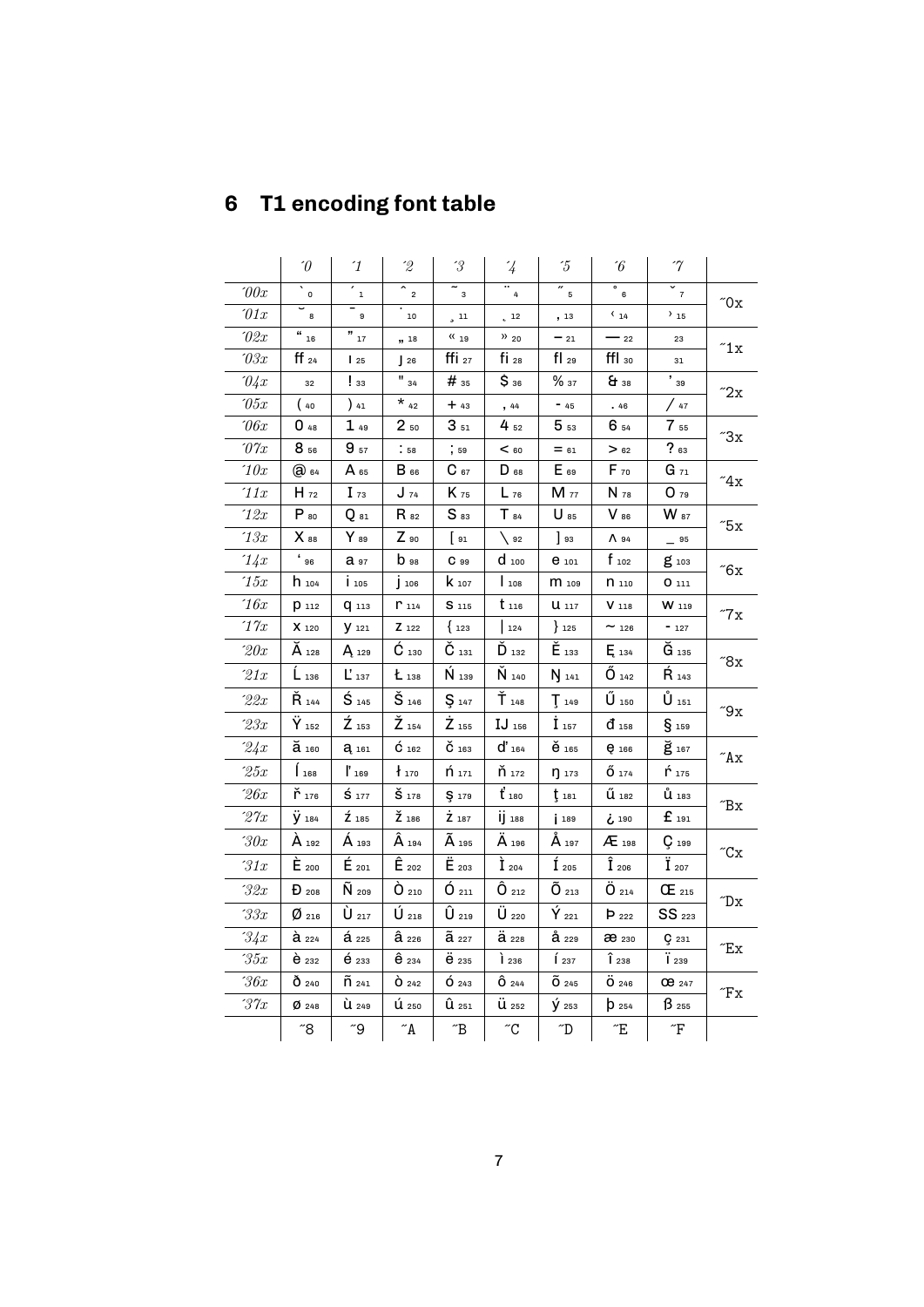<span id="page-7-0"></span>

|                        | $\theta$       | $\mathcal{I}$      | $\hat{z}$               | $\mathcal{C}$ | $\mathcal{L}_{4}$          | $\ddot{5}$          | $\hat{b}$          | $\gamma$            |                           |
|------------------------|----------------|--------------------|-------------------------|---------------|----------------------------|---------------------|--------------------|---------------------|---------------------------|
| 00x                    | 0              | $\mathbf 1$        | $\overline{c}$          | з             | 4                          | 5                   | 6                  | $\overline{7}$      | $^{\prime\prime}0x$       |
| $\partial 1x$          | 8              | 9                  | 10                      | $\sqrt{11}$   | $_{\rm c}$ 12              | , 13                | 14                 | 15                  |                           |
| $\partial 2x$          | 16             | 17                 | ,, 18                   | 19            | 20                         | $-21$               | $-22$              | 23                  | "1x                       |
| $\partial \Im x$       | 24             | 25                 | 26                      | 27            | 28                         | 29                  | 30                 | 31                  |                           |
| $\partial \mathcal{L}$ | <b>32</b>      | 33                 | 34                      | 35            | $\mathsf{S}$ 36            | 37                  | 38                 | $^{\prime}$ 39      | "2x                       |
| $\sqrt{0.5x}$          | 40             | 41                 | $\star$ $_{42}$         | 43            | , 44                       | 45                  | . 46               | /47                 |                           |
| $\hat{v}$              | 48             | 49                 | 50                      | 51            | 52                         | 53                  | 54                 | 55                  | $\sqrt[2^n]{3x}$          |
| $\partial \gamma x$    | 56             | 57                 | 58                      | 59            | $\langle$ 60               | $-61$               | $\overline{)62}$   | 63                  |                           |
| $^\prime 12x$          | 80             | 81                 | 82                      | 83            | 84                         | 85                  | 86                 | $\Omega$ 87         | $^{\circ}5x$              |
| 13x                    | 88             | 89                 | 90                      | 91            | 92                         | 93                  | 94                 | 95                  |                           |
| 20x                    | 128            | 129                | 130                     | 131           | $\dagger$ 132              | $\ddagger$ 133      | $\parallel$ 134    | %0 135              | ″8x                       |
| 21x                    | • 136          | $^{\circ}$ C 137   | 138                     | 139           | $f_{140}$                  | $\not\!\!\!Q$ 141   | $\mathbf{W}_{142}$ | 143                 |                           |
| 22x                    | 144            | 145                | $E_{146}$               | 147           | 2148                       | $4^{149}$           | $\mathbf{d}$ 150   | $\mathsf{TM}_{151}$ | $^{\prime\prime}9x$       |
| 23x                    | 152            | 153                | 154                     | No 155        | 156                        | $e_{157}$           | 158                | 159                 |                           |
| 24x                    | 160            | 161                | $\ddot{C}$ 162          | $E_{163}$     | $Q_{164}$                  | $\frac{1}{2}$ 165   | $\frac{1}{1}$ 166  | $\S$ 167            | $\mathbb{Z} A \mathbb{X}$ |
| 25x                    | 168            | $\circledcirc$ 169 | a $_{\rm 170}$          | 171           | $-172$                     | 173                 | $\circledR$ 174    | 175                 |                           |
| 26x                    | $^{\circ}$ 176 | ± 177              | $^2$ $_{\rm 178}$       | $^3$ 179 $\,$ | 180                        | LL 181              | $\P$ 182           | .183                | $\mathbf{Y}$              |
| 27x                    | 184            | $\mathbf 1$<br>185 | $^{\rm o}$ $_{\rm 186}$ | $\sqrt{187}$  | $\frac{1}{4}$ 188          | $\frac{1}{2}$ 189   | $\frac{3}{4}$ 190  | € 191               |                           |
| 32x                    | 208            | 209                | 210                     | 211           | 212                        | 213                 | $\times$ 214       | 215                 | $\sqrt{\ }$ Dx            |
| 33x                    | 216            | 217                | 218                     | 219           | 220                        | 221                 | 222                | 223                 |                           |
| 36x                    | 240            | 241                | 242                     | 243           | 244                        | 245                 | $\div$ 246         | 247                 | $\sqrt{\text{F}}\text{x}$ |
| 37x                    | 248            | 249                | 250                     | $fl_{251}$    | 1252                       | $fi$ <sub>253</sub> | 1254               | $f_{255}$           |                           |
|                        | ″8             | ″9                 | $\mathcal{L}^*$         | ″B            | $^{\prime\prime} \text{C}$ | ″D                  | ″E                 | $^\circ \text{F}$   |                           |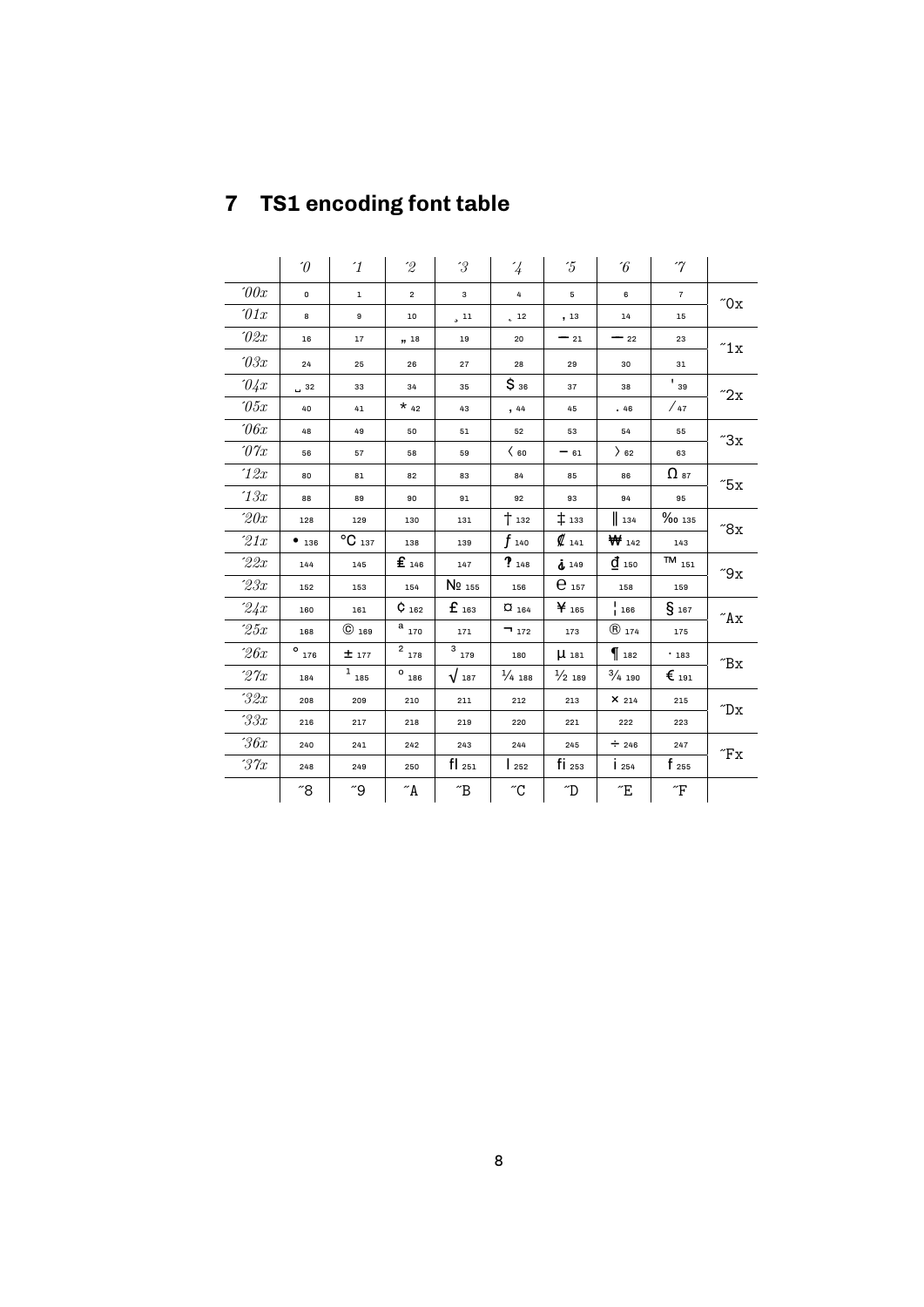# <span id="page-8-0"></span>**8 Text samples**

## **Regular**

Lorem ipsum dolor sit amet, consectetuer adipiscing elit. Ut purus elit, vestibulum ut, placerat ac, adipiscing vitae, felis. Curabitur dictum gravida mauris. Nam arcu libero, nonummy eget, consectetuer id, vulputate a, magna. Donec vehicula augue eu neque. Pellentesque habitant morbi tristique senectus et netus et malesuada fames ac turpis egestas. Mauris ut leo. Cras viverra metus rhoncus sem. Nulla et lectus vestibulum urna fringilla ultrices. Phasellus eu tellus sit amet tortor gravida placerat. Integer sapien est, iaculis in, pretium quis, viverra ac, nunc. Praesent eget sem vel leo ultrices bibendum. Aenean faucibus. Morbi dolor nulla, malesuada eu, pulvinar at, mollis ac, nulla. Curabitur auctor semper nulla. Donec varius orci eget risus. Duis nibh mi, congue eu, accumsan eleifend, sagittis quis, diam. Duis eget orci sit amet orci dignissim rutrum.Nam dui ligula, fringilla a, euismod sodales, sollicitudin vel, wisi. Morbi auctor lorem non justo. Nam lacus libero, pretium at, lobortis vitae, ultricies et, tellus. Donec aliquet, tortor sed accumsan bibendum, erat ligula aliquet magna, vitae ornare odio metus a mi. Morbi ac orci et nisl hendrerit mollis. Suspendisse ut massa. Cras nec ante. Pellentesque a nulla. Cum sociis natoque penatibus et magnis dis parturient montes, nascetur ridiculus mus. Aliquam tincidunt urna. Nulla ullamcorper vestibulum turpis. Pellentesque cursus luctus mauris. 1234567890

# **Italic**

*Lorem ipsum dolor sit amet, consectetuer adipiscing elit. Ut purus elit, vestibulum ut, placerat ac, adipiscing vitae, felis. Curabitur dictum gravida mauris. Nam arcu libero, nonummy eget, consectetuer id, vulputate a, magna. Donec vehicula augue eu neque. Pellentesque habitant morbi tristique senectus et netus et malesuada fames ac turpis egestas. Mauris ut leo. Cras viverra metus rhoncus sem. Nulla et lectus vestibulum urna fringilla ultrices. Phasellus eu tellus sit amet tortor gravida placerat. Integer sapien est, iaculis in, pretium quis, viverra ac, nunc. Praesent eget sem vel leo ultrices bibendum. Aenean faucibus. Morbi dolor nulla, malesuada eu, pulvinar at, mollis ac, nulla. Curabitur auctor semper nulla. Donec varius orci eget risus. Duis nibh mi, congue eu, accumsan eleifend, sagittis quis, diam. Duis eget orci sit amet orci dignissim rutrum.Nam dui ligula, fringilla a, euismod sodales, sollicitudin vel, wisi. Morbi auctor lorem non justo. Nam lacus libero, pretium at, lobortis vitae, ultricies et, tellus. Donec aliquet, tortor sed accumsan bibendum, erat ligula aliquet magna, vitae ornare odio metus a mi. Morbi ac orci et nisl hendrerit mollis. Suspendisse ut massa. Cras nec ante. Pellentesque a nulla. Cum sociis natoque penatibus et magnis dis parturient montes, nascetur ridiculus mus. Aliquam tincidunt urna. Nulla ullamcorper vestibulum turpis. Pellentesque cursus luctus mauris. 1234567890*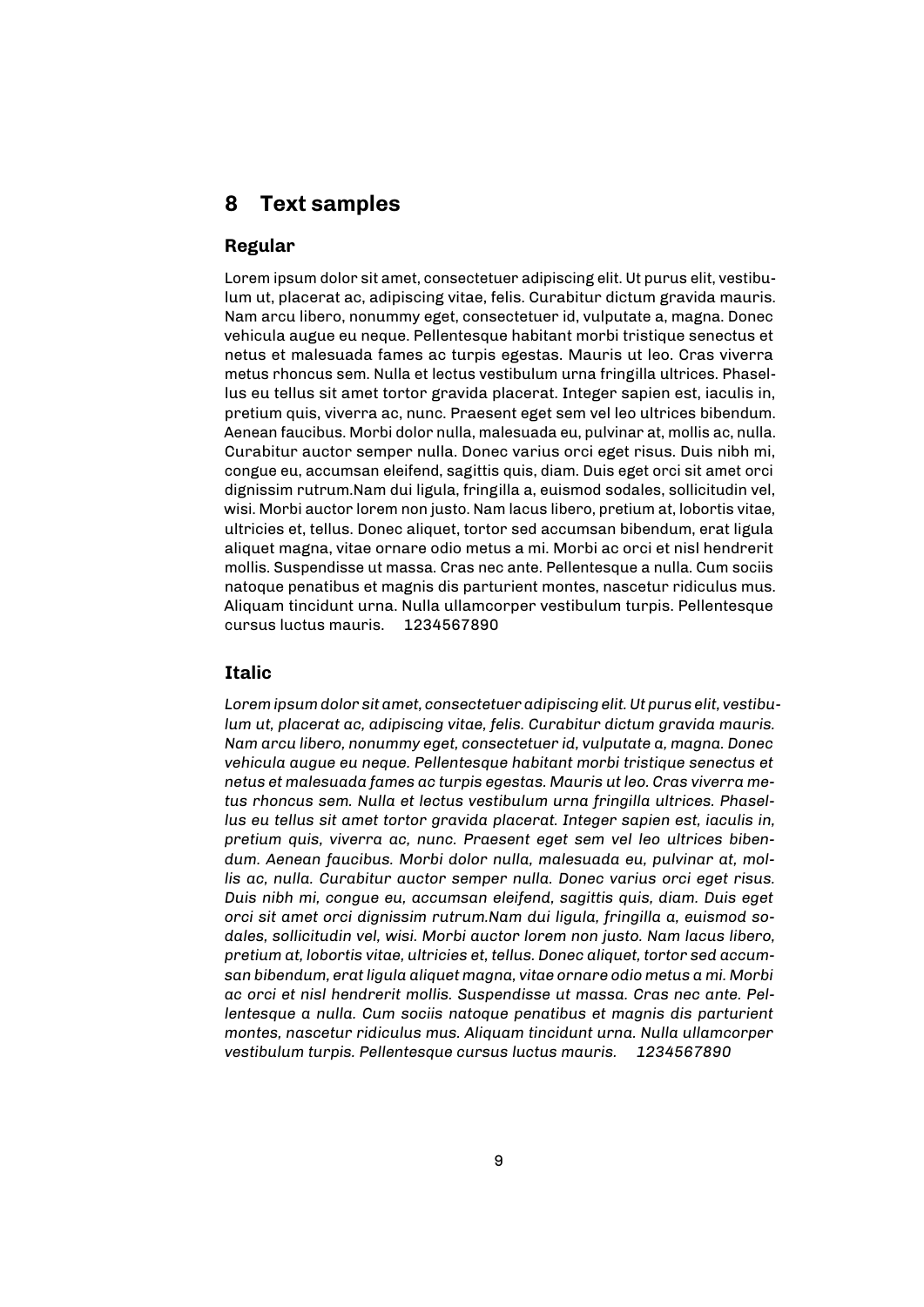#### **Medium**

Lorem ipsum dolor sit amet, consectetuer adipiscing elit. Ut purus elit, vestibulum ut, placerat ac, adipiscing vitae, felis. Curabitur dictum gravida mauris. Nam arcu libero, nonummy eget, consectetuer id, vulputate a, magna. Donec vehicula augue eu neque. Pellentesque habitant morbi tristique senectus et netus et malesuada fames ac turpis egestas. Mauris ut leo. Cras viverra metus rhoncus sem. Nulla et lectus vestibulum urna fringilla ultrices. Phasellus eu tellus sit amet tortor gravida placerat. Integer sapien est, iaculis in, pretium quis, viverra ac, nunc. Praesent eget sem vel leo ultrices bibendum. Aenean faucibus. Morbi dolor nulla, malesuada eu, pulvinar at, mollis ac, nulla. Curabitur auctor semper nulla. Donec varius orci eget risus. Duis nibh mi, congue eu, accumsan eleifend, sagittis quis, diam. Duis eget orci sit amet orci dignissim rutrum.Nam dui ligula, fringilla a, euismod sodales, sollicitudin vel, wisi. Morbi auctor lorem non justo. Nam lacus libero, pretium at, lobortis vitae, ultricies et, tellus. Donec aliquet, tortor sed accumsan bibendum, erat ligula aliquet magna, vitae ornare odio metus a mi. Morbi ac orci et nisl hendrerit mollis. Suspendisse ut massa. Cras nec ante. Pellentesque a nulla. Cum sociis natoque penatibus et magnis dis parturient montes, nascetur ridiculus mus. Aliquam tincidunt urna. Nulla ullamcorper vestibulum turpis. Pellentesque cursus luctus mauris. 1234567890

#### **Medium Italic**

*Lorem ipsum dolor sit amet, consectetuer adipiscing elit. Ut purus elit, vestibulum ut, placerat ac, adipiscing vitae, felis. Curabitur dictum gravida mauris. Nam arcu libero, nonummy eget, consectetuer id, vulputate a, magna. Donec vehicula augue eu neque. Pellentesque habitant morbi tristique senectus et netus et malesuada fames ac turpis egestas. Mauris ut leo. Cras viverra metus rhoncus sem. Nulla et lectus vestibulum urna fringilla ultrices. Phasellus eu tellus sit amet tortor gravida placerat. Integer sapien est, iaculis in, pretium quis, viverra ac, nunc. Praesent eget sem vel leo ultrices bibendum. Aenean faucibus. Morbi dolor nulla, malesuada eu, pulvinar at, mollis ac, nulla. Curabitur auctor semper nulla. Donec varius orci eget risus. Duis nibh mi, congue eu, accumsan eleifend, sagittis quis, diam. Duis eget orci sit amet orci dignissim rutrum.Nam dui ligula, fringilla a, euismod sodales, sollicitudin vel, wisi. Morbi auctor lorem non justo. Nam lacus libero, pretium at, lobortis vitae, ultricies et, tellus. Donec aliquet, tortor sed accumsan bibendum, erat ligula aliquet magna, vitae ornare odio metus a mi. Morbi ac orci et nisl hendrerit mollis. Suspendisse ut massa. Cras nec ante. Pellentesque a nulla. Cum sociis natoque penatibus et magnis dis parturient montes, nascetur ridiculus mus. Aliquam tincidunt urna. Nulla ullamcorper vestibulum turpis. Pellentesque cursus luctus mauris. 1234567890*

#### **Bold**

**Lorem ipsum dolor sit amet, consectetuer adipiscing elit. Ut purus elit, vestibulum ut, placerat ac, adipiscing vitae, felis. Curabitur dictum gravida**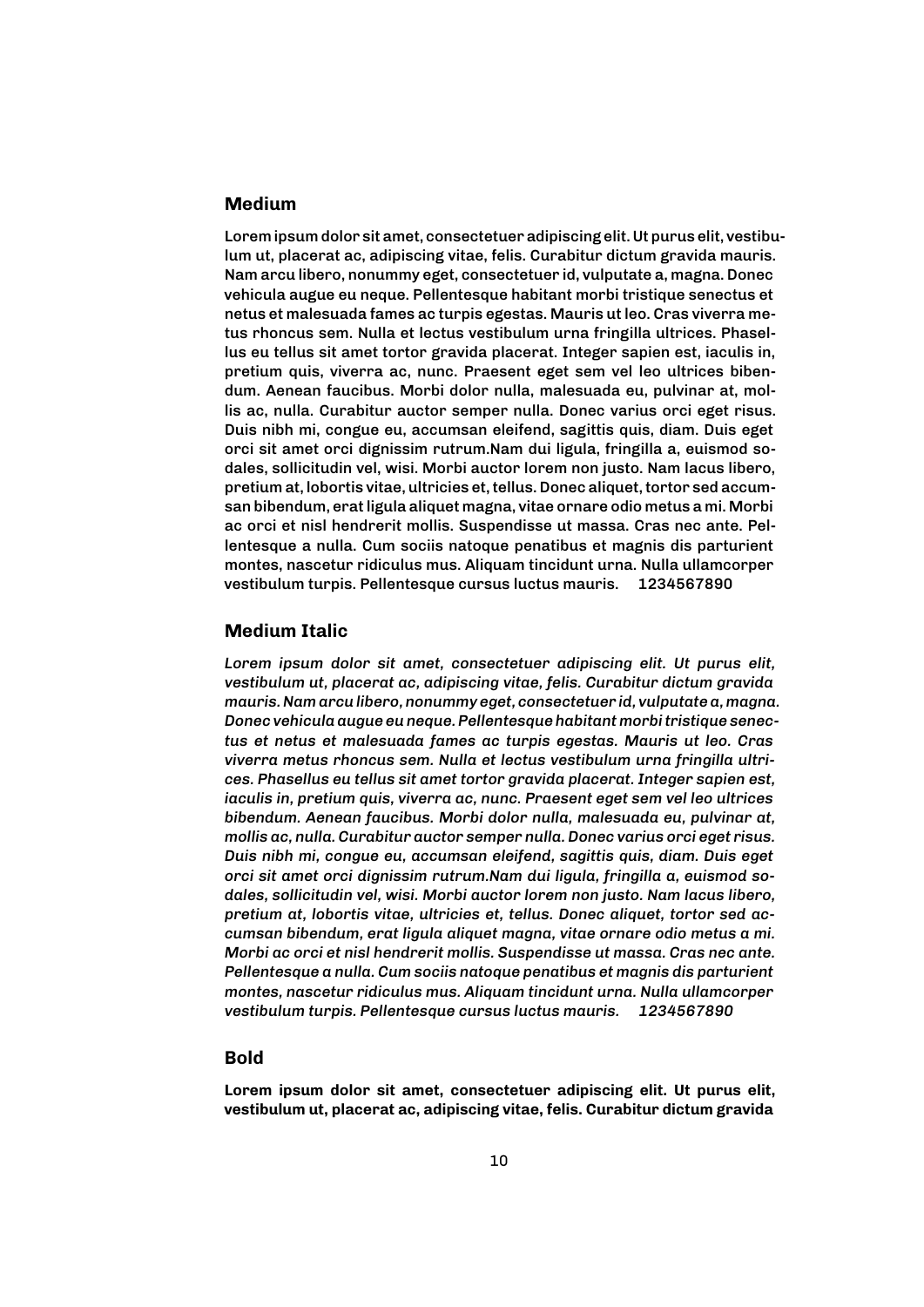**mauris. Nam arcu libero, nonummy eget, consectetuer id, vulputate a, magna. Donec vehicula augue eu neque. Pellentesque habitant morbi tristique senectus et netus et malesuada fames ac turpis egestas. Mauris ut leo. Cras viverra metus rhoncus sem. Nulla et lectus vestibulum urna fringilla ultrices. Phasellus eu tellus sit amet tortor gravida placerat. Integer sapien est, iaculis in, pretium quis, viverra ac, nunc. Praesent eget sem vel leo ultrices bibendum. Aenean faucibus. Morbi dolor nulla, malesuada eu, pulvinar at, mollis ac, nulla. Curabitur auctor semper nulla. Donec varius orci eget risus. Duis nibh mi, congue eu, accumsan eleifend, sagittis quis, diam. Duis eget orci sit amet orci dignissim rutrum.Nam dui ligula, fringilla a, euismod sodales, sollicitudin vel, wisi. Morbi auctor lorem non justo. Nam lacus libero, pretium at, lobortis vitae, ultricies et, tellus. Donec aliquet, tortor sed accumsan bibendum, erat ligula aliquet magna, vitae ornare odio metus a mi. Morbi ac orci et nisl hendrerit mollis. Suspendisse ut massa. Cras nec ante. Pellentesque a nulla. Cum sociis natoque penatibus et magnis dis parturient montes, nascetur ridiculus mus. Aliquam tincidunt urna. Nulla ullamcorper vestibulum turpis. Pellentesque cursus luctus mauris. 1234567890**

#### **Bold italic**

*Lorem ipsum dolor sit amet, consectetuer adipiscing elit. Ut purus elit, vestibulum ut, placerat ac, adipiscing vitae, felis. Curabitur dictum gravida mauris. Nam arcu libero, nonummy eget, consectetuer id, vulputate a, magna. Donec vehicula augue eu neque. Pellentesque habitant morbi tristique senectus et netus et malesuada fames ac turpis egestas. Mauris ut leo. Cras viverra metus rhoncus sem. Nulla et lectus vestibulum urna fringilla ultrices. Phasellus eu tellus sit amet tortor gravida placerat. Integer sapien est, iaculis in, pretium quis, viverra ac, nunc. Praesent eget sem vel leo ultrices bibendum. Aenean faucibus. Morbi dolor nulla, malesuada eu, pulvinar at, mollis ac, nulla. Curabitur auctor semper nulla. Donec varius orci eget risus. Duis nibh mi, congue eu, accumsan eleifend, sagittis quis, diam. Duis eget orci sit amet orci dignissim rutrum.Nam dui ligula, fringilla a, euismod sodales, sollicitudin vel, wisi. Morbi auctor lorem non justo. Nam lacus libero, pretium at, lobortis vitae, ultricies et, tellus. Donec aliquet, tortor sed accumsan bibendum, erat ligula aliquet magna, vitae ornare odio metus a mi. Morbi ac orci et nisl hendrerit mollis. Suspendisse ut massa. Cras nec ante. Pellentesque a nulla. Cum sociis natoque penatibus et magnis dis parturient montes, nascetur ridiculus mus. Aliquam tincidunt urna. Nulla ullamcorper vestibulum turpis. Pellentesque cursus luctus mauris. 1234567890*

#### **Extra Bold**

**Lorem ipsum dolor sit amet, consectetuer adipiscing elit. Ut purus elit, vestibulum ut, placerat ac, adipiscing vitae, felis. Curabitur dictum gravida mauris. Nam arcu libero, nonummy eget, consectetuer id, vulputate a, magna. Donec vehicula augue eu neque. Pellentesque habitant morbi tristique senectus et netus et malesuada fames ac turpis egestas. Mauris**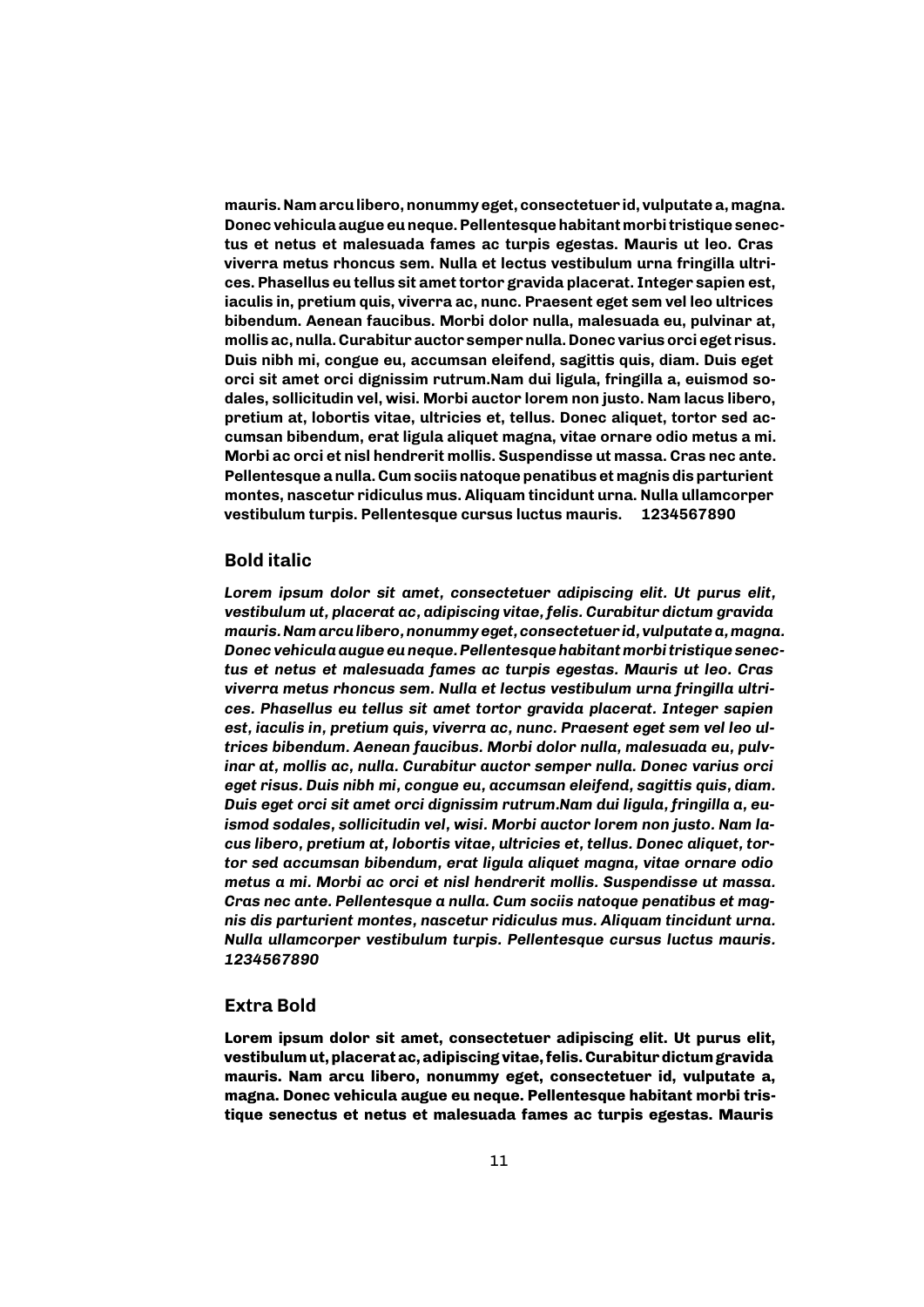**ut leo. Cras viverra metus rhoncus sem. Nulla et lectus vestibulum urna fringilla ultrices. Phasellus eu tellus sit amet tortor gravida placerat. Integer sapien est, iaculis in, pretium quis, viverra ac, nunc. Praesent eget sem vel leo ultrices bibendum. Aenean faucibus. Morbi dolor nulla, malesuada eu, pulvinar at, mollis ac, nulla. Curabitur auctor semper nulla. Donec varius orci eget risus. Duis nibh mi, congue eu, accumsan eleifend, sagittis quis, diam. Duis eget orci sit amet orci dignissim rutrum.Nam dui ligula, fringilla a, euismod sodales, sollicitudin vel, wisi. Morbi auctor lorem non justo. Nam lacus libero, pretium at, lobortis vitae, ultricies et, tellus. Donec aliquet, tortor sed accumsan bibendum, erat ligula aliquet magna, vitae ornare odio metus a mi. Morbi ac orci et nisl hendrerit mollis. Suspendisse ut massa. Cras nec ante. Pellentesque a nulla. Cum sociis natoque penatibus et magnis dis parturient montes, nascetur ridiculus mus. Aliquam tincidunt urna. Nulla ullamcorper vestibulum turpis. Pellentesque cursus luctus mauris. 1234567890**

### **Extra Bold italic**

*Lorem ipsum dolor sit amet, consectetuer adipiscing elit. Ut purus elit, vestibulum ut, placerat ac, adipiscing vitae, felis. Curabitur dictum gravida mauris. Nam arcu libero, nonummy eget, consectetuer id, vulputate a, magna. Donec vehicula augue eu neque. Pellentesque habitant morbi tristique senectus et netus et malesuada fames ac turpis egestas. Mauris ut leo. Cras viverra metus rhoncus sem. Nulla et lectus vestibulum urna fringilla ultrices. Phasellus eu tellus sit amet tortor gravida placerat. Integer sapien est, iaculis in, pretium quis, viverra ac, nunc. Praesent eget sem vel leo ultrices bibendum. Aenean faucibus. Morbi dolor nulla, malesuada eu, pulvinar at, mollis ac, nulla. Curabitur auctor semper nulla. Donec varius orci eget risus. Duis nibh mi, congue eu, accumsan eleifend, sagittis quis, diam. Duis eget orci sit amet orci dignissim rutrum.Nam dui ligula, fringilla a, euismod sodales, sollicitudin vel, wisi. Morbi auctor lorem non justo. Nam lacus libero, pretium at, lobortis vitae, ultricies et, tellus. Donec aliquet, tortor sed accumsan bibendum, erat ligula aliquet magna, vitae ornare odio metus a mi. Morbi ac orci et nisl hendrerit mollis. Suspendisse ut massa. Cras nec ante. Pellentesque a nulla. Cum sociis natoque penatibus et magnis dis parturient montes, nascetur ridiculus mus. Aliquam tincidunt urna. Nulla ullamcorper vestibulum turpis. Pellentesque cursus luctus mauris. 1234567890*

#### **Black**

Lorem ipsum dolor sit amet, consectetuer adipiscing elit. Ut purus elit, vestibulum ut, placerat ac, adipiscing vitae, felis.Curabitur dictum gravida mauris. Nam arcu libero, nonummy eget, consectetuer id, vulputate a, magna. Donec vehicula augue eu neque. Pellentesque habitant morbi tristique senectus et netus et malesuada fames ac turpis egestas. Mauris ut leo. Cras viverra metus rhoncus sem. Nulla et lectus vestibulum urna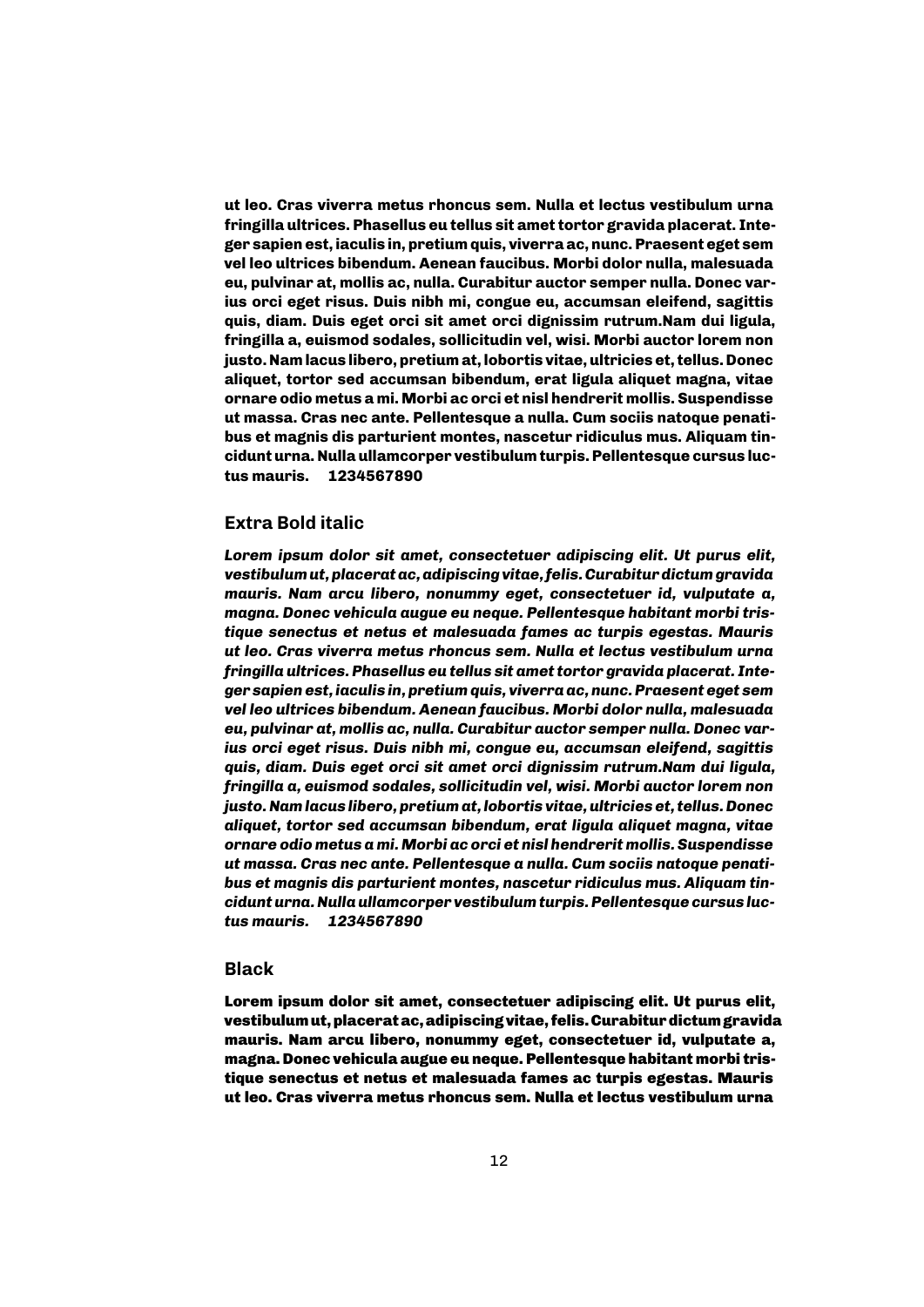fringilla ultrices. Phasellus eu tellus sit amet tortor gravida placerat. Integer sapien est, iaculis in, pretium quis, viverra ac, nunc. Praesent eget sem vel leo ultrices bibendum. Aenean faucibus. Morbi dolor nulla, malesuada eu, pulvinar at, mollis ac, nulla. Curabitur auctor semper nulla. Donec varius orci eget risus. Duis nibh mi, congue eu, accumsan eleifend, sagittis quis, diam. Duis eget orci sit amet orci dignissim rutrum.Nam dui ligula, fringilla a, euismod sodales, sollicitudin vel, wisi. Morbi auctor lorem non justo. Nam lacus libero, pretium at, lobortis vitae, ultricies et, tellus. Donec aliquet, tortor sed accumsan bibendum, erat ligula aliquet magna, vitae ornare odio metus a mi. Morbi ac orci et nisl hendrerit mollis. Suspendisse ut massa. Cras nec ante. Pellentesque a nulla. Cum sociis natoque penatibus et magnis dis parturient montes, nascetur ridiculus mus. Aliquam tincidunt urna. Nulla ullamcorper vestibulum turpis. Pellentesque cursus luctus mauris. 1234567890

## **Black italic**

*Lorem ipsum dolor sit amet, consectetuer adipiscing elit. Ut purus elit, vestibulum ut, placerat ac, adipiscing vitae, felis.Curabitur dictum gravida mauris. Nam arcu libero, nonummy eget, consectetuer id, vulputate a, magna. Donec vehicula augue eu neque. Pellentesque habitant morbi tristique senectus et netus et malesuada fames ac turpis egestas. Mauris ut leo. Cras viverra metus rhoncus sem. Nulla et lectus vestibulum urna fringilla ultrices. Phasellus eu tellus sit amet tortor gravida placerat. Integer sapien est, iaculis in, pretium quis, viverra ac, nunc. Praesent eget sem vel leo ultrices bibendum. Aenean faucibus. Morbi dolor nulla, malesuada eu, pulvinar at, mollis ac, nulla. Curabitur auctor semper nulla. Donec varius orci eget risus. Duis nibh mi, congue eu, accumsan eleifend, sagittis quis, diam. Duis eget orci sit amet orci dignissim rutrum.Nam dui ligula, fringilla a, euismod sodales, sollicitudin vel, wisi. Morbi auctor lorem non justo. Nam lacus libero, pretium at, lobortis vitae, ultricies et, tellus. Donec aliquet, tortor sed accumsan bibendum, erat ligula aliquet magna, vitae ornare odio metus a mi. Morbi ac orci et nisl hendrerit mollis. Suspendisse ut massa. Cras nec ante. Pellentesque a nulla. Cum sociis natoque penatibus et magnis dis parturient montes, nascetur ridiculus mus. Aliquam tincidunt urna. Nulla ullamcorper vestibulum turpis. Pellentesque cursus luctus mauris. 1234567890*

# **Thin**

Lorem ipsum dolor sit amet, consectetuer adipiscing elit. Ut purus elit, vestibulum ut, placerat ac, adipiscing vitae, felis. Curabitur dictum gravida mauris. Nam arcu libero, nonummy eget, consectetuer id, vulputate a, magna. Donec vehicula augue eu neque. Pellentesque habitant morbi tristique senectus et netus et malesuada fames ac turpis egestas. Mauris ut leo. Cras viverra metus rhoncus sem. Nulla et lectus vestibulum urna fringilla ultrices. Phasellus eu tellus sit amet tortor gravida placerat. Integer sapien est, iaculis in, pretium quis, viverra ac, nunc. Praesent eget sem vel leo ultrices bibendum.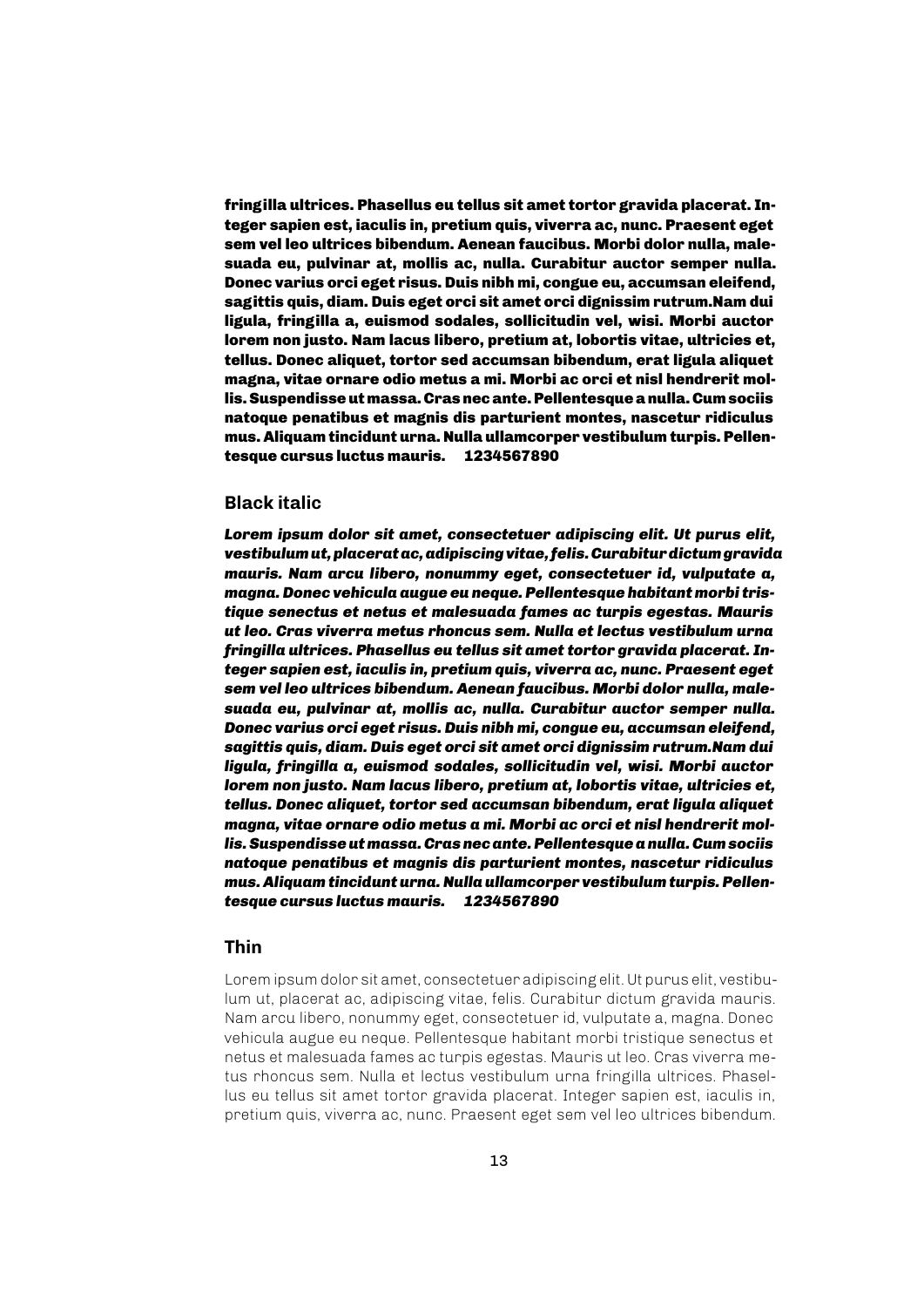Aenean faucibus. Morbi dolor nulla, malesuada eu, pulvinar at, mollis ac, nulla. Curabitur auctor semper nulla. Donec varius orci eget risus. Duis nibh mi, congue eu, accumsan eleifend, sagittis quis, diam. Duis eget orci sit amet orci dignissim rutrum.Nam dui ligula, fringilla a, euismod sodales, sollicitudin vel, wisi. Morbi auctor lorem non justo. Nam lacus libero, pretium at, lobortis vitae, ultricies et, tellus. Donec aliquet, tortor sed accumsan bibendum, erat ligula aliquet magna, vitae ornare odio metus a mi. Morbi ac orci et nisl hendrerit mollis. Suspendisse ut massa. Cras nec ante. Pellentesque a nulla. Cum sociis natoque penatibus et magnis dis parturient montes, nascetur ridiculus mus. Aliquam tincidunt urna. Nulla ullamcorper vestibulum turpis. Pellentesque cursus luctus mauris. 1234567890

# **Thin italic**

*Lorem ipsum dolor sit amet, consectetuer adipiscing elit. Ut purus elit, vestibulum ut, placerat ac, adipiscing vitae, felis. Curabitur dictum gravida mauris. Nam arcu libero, nonummy eget, consectetuer id, vulputate a, magna. Donec vehicula augue eu neque. Pellentesque habitant morbi tristique senectus et netus et malesuada fames ac turpis egestas. Mauris ut leo. Cras viverra metus rhoncus sem. Nulla et lectus vestibulum urna fringilla ultrices. Phasellus eu tellus sit amet tortor gravida placerat. Integer sapien est, iaculis in, pretium quis, viverra ac, nunc. Praesent eget sem vel leo ultrices bibendum. Aenean faucibus. Morbi dolor nulla, malesuada eu, pulvinar at, mollis ac, nulla. Curabitur auctor semper nulla. Donec varius orci eget risus. Duis nibh mi, congue eu, accumsan eleifend, sagittis quis, diam. Duis eget orci sit amet orci dignissim rutrum.Nam dui ligula, fringilla a, euismod sodales, sollicitudin vel, wisi. Morbi auctor lorem non justo. Nam lacus libero, pretium at, lobortis vitae, ultricies et, tellus. Donec aliquet, tortor sed accumsan bibendum, erat ligula aliquet magna, vitae ornare odio metus a mi. Morbi ac orci et nisl hendrerit mollis. Suspendisse ut massa. Cras nec ante. Pellentesque a nulla. Cum sociis natoque penatibus et magnis dis parturient montes, nascetur ridiculus mus. Aliquam tincidunt urna. Nulla ullamcorper vestibulum turpis. Pellentesque cursus luctus mauris. 1234567890*

## **Light**

Lorem ipsum dolor sit amet, consectetuer adipiscing elit. Ut purus elit, vestibulum ut, placerat ac, adipiscing vitae, felis. Curabitur dictum gravida mauris. Nam arcu libero, nonummy eget, consectetuer id, vulputate a, magna. Donec vehicula augue eu neque. Pellentesque habitant morbi tristique senectus et netus et malesuada fames ac turpis egestas. Mauris ut leo. Cras viverra metus rhoncus sem. Nulla et lectus vestibulum urna fringilla ultrices. Phasellus eu tellus sit amet tortor gravida placerat. Integer sapien est, iaculis in, pretium quis, viverra ac, nunc. Praesent eget sem vel leo ultrices bibendum. Aenean faucibus. Morbi dolor nulla, malesuada eu, pulvinar at, mollis ac, nulla. Curabitur auctor semper nulla. Donec varius orci eget risus. Duis nibh mi, congue eu, accumsan eleifend, sagittis quis, diam. Duis eget orci sit amet orci dignissim rutrum.Nam dui ligula, fringilla a, euismod sodales, sollicitudin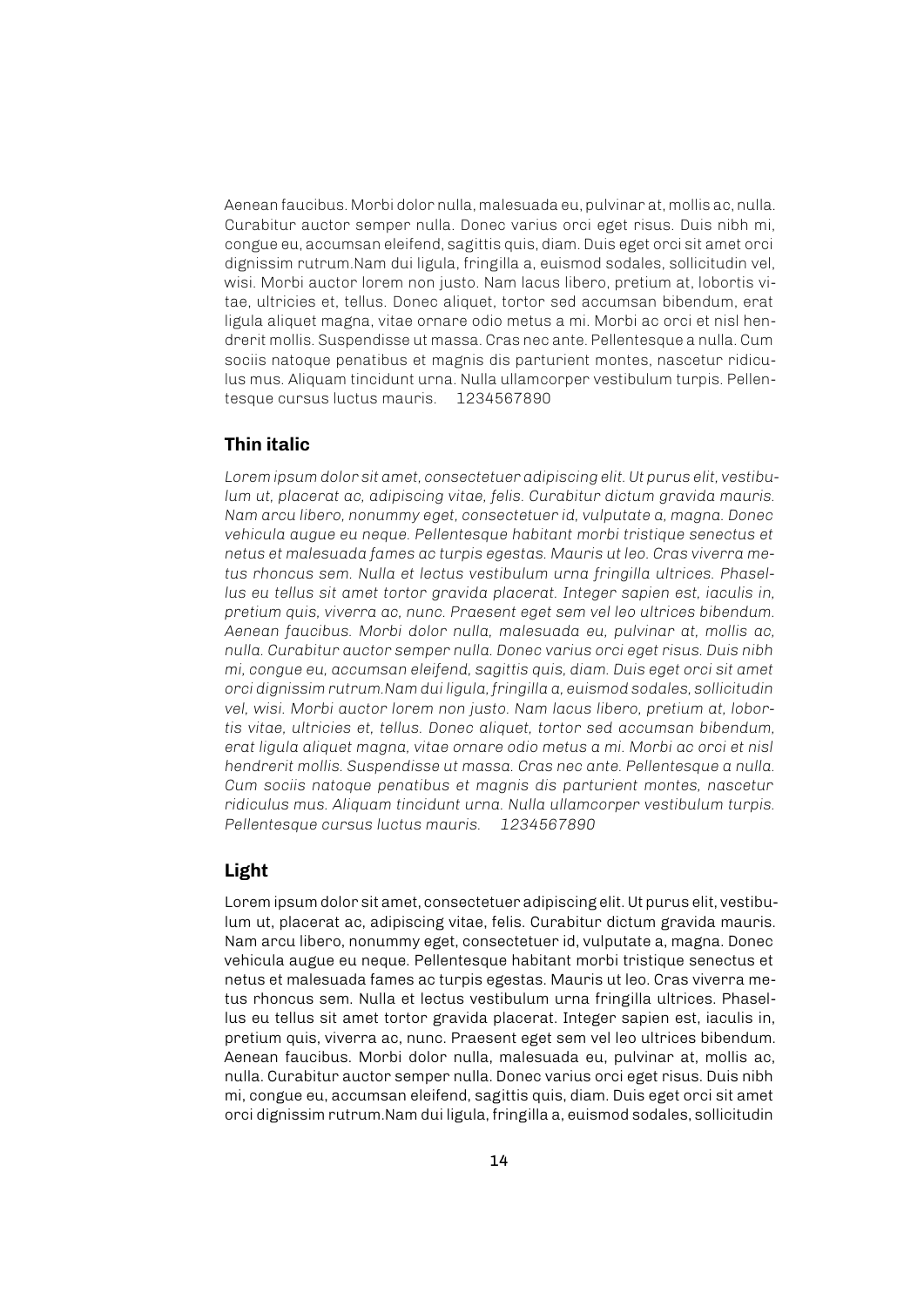vel, wisi. Morbi auctor lorem non justo. Nam lacus libero, pretium at, lobortis vitae, ultricies et, tellus. Donec aliquet, tortor sed accumsan bibendum, erat ligula aliquet magna, vitae ornare odio metus a mi. Morbi ac orci et nisl hendrerit mollis. Suspendisse ut massa. Cras nec ante. Pellentesque a nulla. Cum sociis natoque penatibus et magnis dis parturient montes, nascetur ridiculus mus. Aliquam tincidunt urna. Nulla ullamcorper vestibulum turpis. Pellentesque cursus luctus mauris. 1234567890

# **Light italic**

*Lorem ipsum dolor sit amet, consectetuer adipiscing elit. Ut purus elit, vestibulum ut, placerat ac, adipiscing vitae, felis. Curabitur dictum gravida mauris. Nam arcu libero, nonummy eget, consectetuer id, vulputate a, magna. Donec vehicula augue eu neque. Pellentesque habitant morbi tristique senectus et netus et malesuada fames ac turpis egestas. Mauris ut leo. Cras viverra metus rhoncus sem. Nulla et lectus vestibulum urna fringilla ultrices. Phasellus eu tellus sit amet tortor gravida placerat. Integer sapien est, iaculis in, pretium quis, viverra ac, nunc. Praesent eget sem vel leo ultrices bibendum. Aenean faucibus. Morbi dolor nulla, malesuada eu, pulvinar at, mollis ac, nulla. Curabitur auctor semper nulla. Donec varius orci eget risus. Duis nibh mi, congue eu, accumsan eleifend, sagittis quis, diam. Duis eget orci sit amet orci dignissim rutrum.Nam dui ligula, fringilla a, euismod sodales, sollicitudin vel, wisi. Morbi auctor lorem non justo. Nam lacus libero, pretium at, lobortis vitae, ultricies et, tellus. Donec aliquet, tortor sed accumsan bibendum, erat ligula aliquet magna, vitae ornare odio metus a mi. Morbi ac orci et nisl hendrerit mollis. Suspendisse ut massa. Cras nec ante. Pellentesque a nulla. Cum sociis natoque penatibus et magnis dis parturient montes, nascetur ridiculus mus. Aliquam tincidunt urna. Nulla ullamcorper vestibulum turpis. Pellentesque cursus luctus mauris. 1234567890*

### <span id="page-14-0"></span>**Figures**

| <b>Proportional lining</b> | $\_0123456789\_$ |
|----------------------------|------------------|
| <b>Tabular lining</b>      | $-0123456789$    |
| Proportional oldstyle      | 0123456789       |
| Tabular oldstyle           | $-0123456789$    |
| Superiors                  | 0123456789       |
| <b>Inferiors</b>           | $-0123456789-$   |
| <b>Numerators</b>          | 0123456789       |
| Denominators               | 0123456789       |
|                            |                  |

**Table 2.** Figure styles and alignments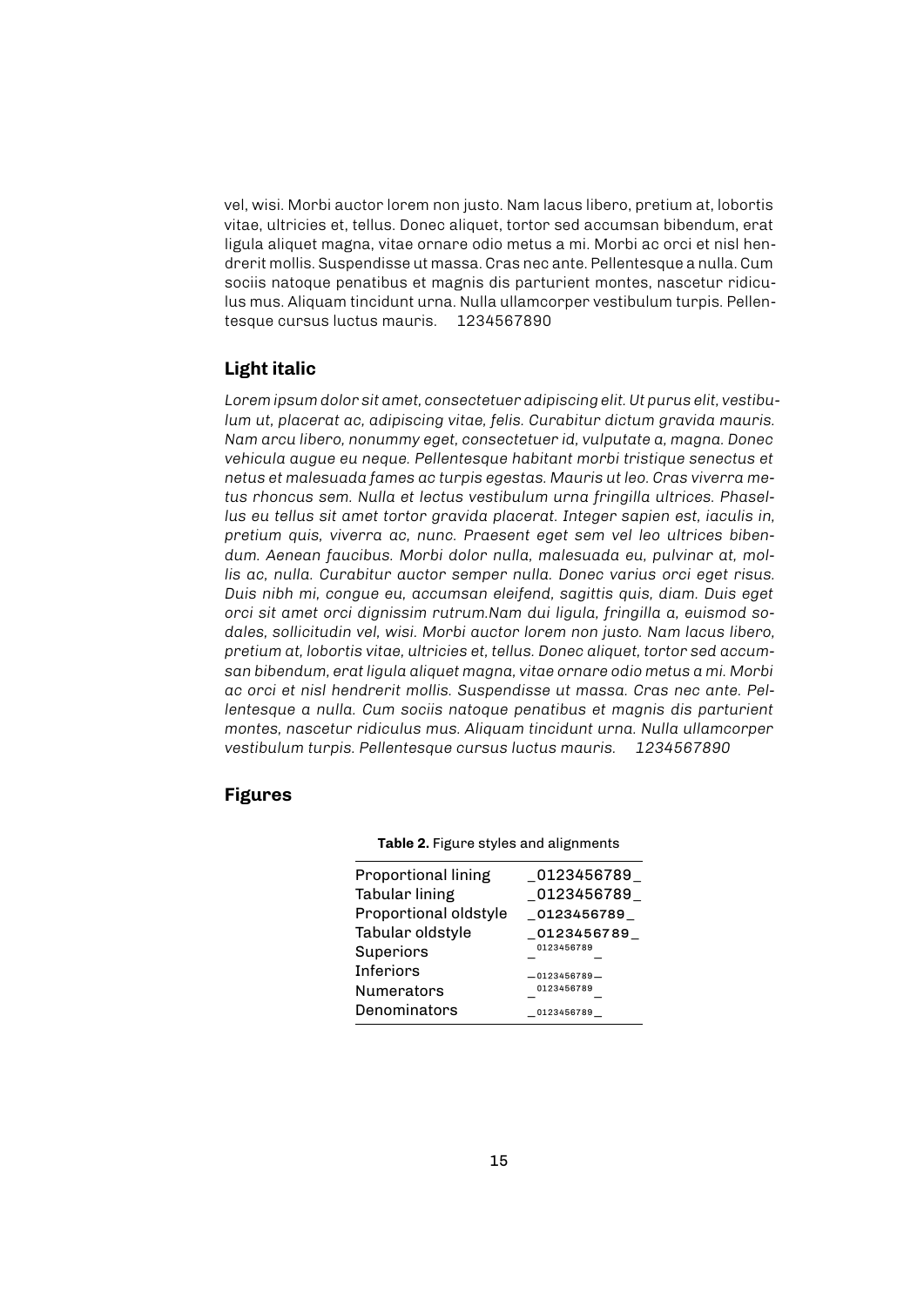# <span id="page-15-0"></span>**9 Implementation**

Font support files are generated by autoinst, invoked with:

```
autoinst \
 --encoding=OT1,T1,LY1
 -ts1 \sqrt{ }--sanserif--nosmallcaps<br>--noswash \
 --noswash \
 --notitling \
 --inferiors=subs \<br>--fractions \
 --fractions \
 --noornaments \
 --ligatures \
 --verbose \
 Chivo-*.otf
```
We don't use the Chivo.sty generated by autoinst and use our version instead.

## <span id="page-15-1"></span>**9.1 Chivo.sty**

 $1$   $\langle$ \*package $\rangle$ 

```
Require the packages ifxetex.sty and ifluatex.sty:
 2 \RequirePackage{ifxetex}
 3 \RequirePackage{ifluatex}
  First, we need a switch to know which engine is used:
 4 \newif\ifChivo@otf
 5 \ifxetex % we are in XeTeX
 6 \Chivo@otftrue
 7 \else
 8 \ifluatex \% we are in LuaTeX
 9 \Chivo@otftrue
10 \else
11 \Chivo@otffalse
12 \overline{12}13 \fi
  4</sup> for LuaTeX and XeTeX, or
56</sup> for (pdf)LaTeX:
14 \ifChivo@otf
```

```
15 \RequirePackage{fontspec}
16 \else
17 \RequirePackage{mweights}
18 \RequirePackage{fontaxes}
19 \fi
```
We use kvoptions<sup>[7](#page-15-5)</sup> for key handling:

<span id="page-15-2"></span><sup>4.</sup> <https://www.ctan.org/pkg/fontspec>

<span id="page-15-3"></span><sup>5.</sup> <https://www.ctan.org/pkg/mweights>

<span id="page-15-4"></span><sup>6.</sup> <https://www.ctan.org/pkg/fontaxes>

<span id="page-15-5"></span><sup>7.</sup> <https://www.ctan.org/pkg/kvoptions>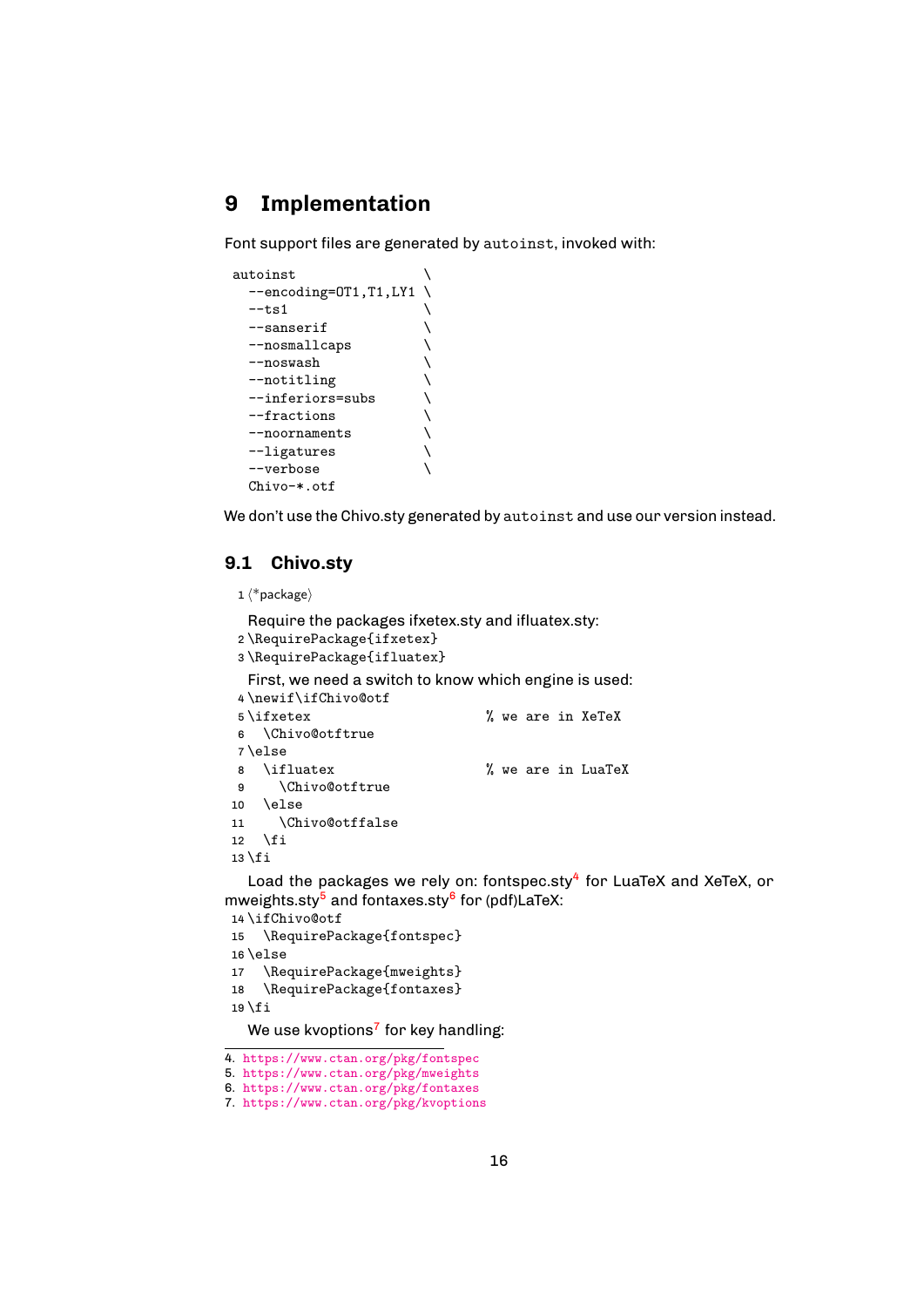```
20 \RequirePackage{kvoptions}
Setup the keyval options:
21 \SetupKeyvalOptions{%
22 family = Chivo ,
23 prefix = Chivo@
24 }
  The basic strategy for font and figure version related keys is to declare
them as boolean options.
```

```
25 \DeclareBoolOption{thin}
26 \DeclareBoolOption{light}
27 \DeclareBoolOption{regular}
28 \DeclareBoolOption{medium}
29 \DeclareBoolOption{bold}
30 \DeclareBoolOption{extrabold}
31 \DeclareBoolOption{black}
32 \DeclareBoolOption{lining}
33 \DeclareComplementaryOption{oldstyle}{lining}
34 \DeclareBoolOption{tabular}
```
\DeclareComplementaryOption{proportional}{tabular}

Alias keys are defined with \define@key. Given values to these keys are passed to the original keys and they are set via \kvsetkeys.

```
36 \define@key{Chivo}{lf}[true]{%
37 \kvsetkeys{Chivo}{lining=#1}%
38 }
39 \define@key{Chivo}{osf}[true]{%
40 \kvsetkeys{Chivo}{oldstyle=#1}%
41 }
42 \define@key{Chivo}{tab}[true]{%
43 \kvsetkeys{Chivo}{tabular=#1}%
44 }
45 \define@key{Chivo}{prop}[true]{%
46 \kvsetkeys{Chivo}{proportional=#1}%
47 }
```
scale and scaled keys are special: With (pdf)LaTeX, scale is a string option, scaled is an alias and sets \Chivo@scale which is defined by the scale key. With XeLaTeX and LuaLaTeX, they set the macro \Chivo@otf@scale which is later used in \defaultfontfeatures. \ifChivo@otf

```
49 \newcommand*\Chivo@otf@scale{}
50 \define@key{Chivo}{scale}[1.0]{%
51 \def\Chivo@otf@scale{#1}%
52 }
53 \define@key{Chivo}{scaled}[1.0]{%
54 \def\Chivo@otf@scale{#1}%
55 }
56 \else
57 \DeclareStringOption[1.0]{scale}
58 \define@key{Chivo}{scaled}[1.0]{%
59 \renewcommand*\Chivo@scale{#1}%
60 }
```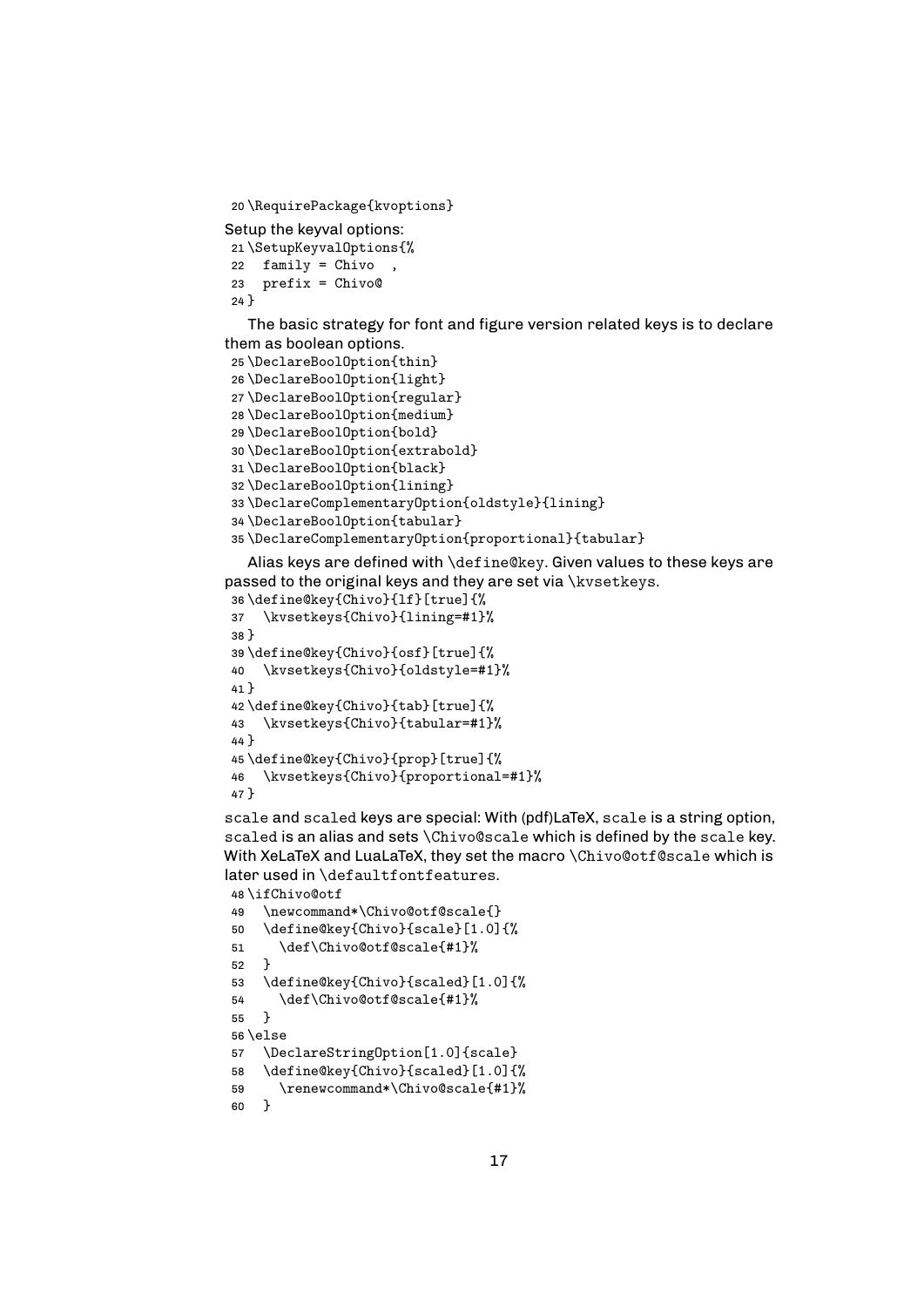\fi

familydefault switches the default font to Chivo: \DeclareBoolOption{familydefault}

The next 2 are for users where the automatic engine detection might fail: \DeclareVoidOption{opentype}{\Chivo@otftrue}

```
64 \DeclareVoidOption{type1}{\Chivo@otffalse}
```
Execute the default options and process the rest.

\setkeys{Chivo}{regular,bold,lining,proportional}

\ProcessKeyvalOptions{Chivo}

We need some macros to store the figure alignment and style and font defintions:

```
67 \newcommand*\Chivo@figurestyle{}
68 \newcommand*\Chivo@figurealign{}
69 \newcommand*\Chivo@otf@regular{}
70 \newcommand*\Chivo@otf@italic{}
71 \newcommand*\Chivo@otf@bold{}
72 \newcommand*\Chivo@otf@bolditalic{}
```
Definition for thin, light, regular and medium keys for all engines:

```
73 \ifChivo@regular
74 \ifChivo@otf
75 \def\Chivo@otf@regular{Regular}
76 \def\Chivo@otf@italic{Italic}
77 \else
78 \def\mdseries@sf{m}
79 \fi
80 \fi
81 \ifChivo@medium
82 \ifChivo@otf
83 \def\Chivo@otf@regular{Medium}
84 \def\Chivo@otf@italic{MediumItalic}
85 \else
86 \def\mdseries@sf{sb}
87 \fi
88 \fi
89 \ifChivo@light
90 \ifChivo@otf
91 \def\Chivo@otf@regular{Light}
92 \def\Chivo@otf@italic{LightItalic}
93 \else
94 \def\mdseries@sf{l}
95 \quad \text{If}96 \fi
97 \ifChivo@thin
98 \ifChivo@otf
99 \def\Chivo@otf@regular{Thin}
100 \def\Chivo@otf@italic{ThinItalic}
101 \else
102 \def\mdseries@sf{el}
103 \fi
104 \fi
```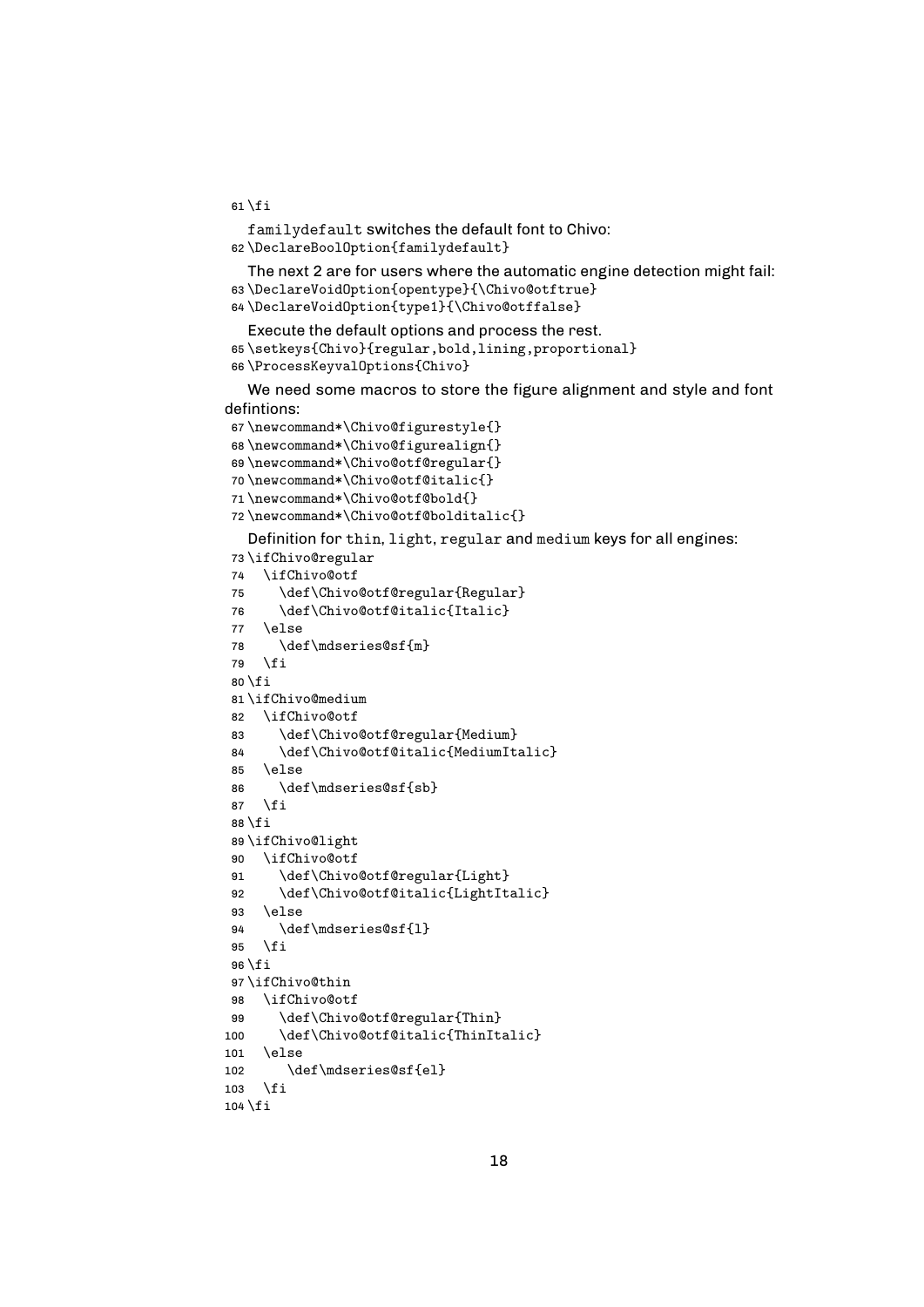```
Definition for bold, extrabold and black keys for all engines:
105 \ifChivo@bold
106 \ifChivo@otf
107 \def\Chivo@otf@bold{Bold}
108 \def\Chivo@otf@bolditalic{BoldItalic}
109 \else
110 \def\bfseries@sf{b}
111 \ifmmode \big\vert\else 111 \fi \fi
112 \fi
113 \ifChivo@extrabold
114 \ifChivo@otf
115 \def\Chivo@otf@bold{ExtraBold}
116 \def\Chivo@otf@bolditalic{ExtraBoldItalic}
117 \else
118 \def\bfseries@sf{eb}
119 \fi
120 \fi
121 \ifChivo@black
122 \ifChivo@otf
123 \def\Chivo@otf@bold{Black}
124 \def\Chivo@otf@bolditalic{BlackItalic}
125 \else
126 \def\bfseries@sf{ub}
127 \fi
128 \fi
  Definition for figure styles for all engines:
129 \ifChivo@lining
130 \ifChivo@otf
131 \def\Chivo@figurestyle{Lining}
132 \else
133 \def\Chivo@figurestyle{LF}
134 \fi
135 \else
136 \ifChivo@otf
137 \def\Chivo@figurestyle{OldStyle}
138 \else
139 \def\Chivo@figurestyle{OsF}
140 \fi
141 \fi
  Definition for figure alignments for all engines:
142 \ifChivo@tabular
143 \ifChivo@otf
144 \def\Chivo@figurealign{Monospaced}
145 \else
146 \def\Chivo@figurealign{T}
147 \fi
148 \else
149 \ifChivo@otf
150 \def\Chivo@figurealign{Proportional}
151 \else
```

```
152 \def\Chivo@figurealign{}
```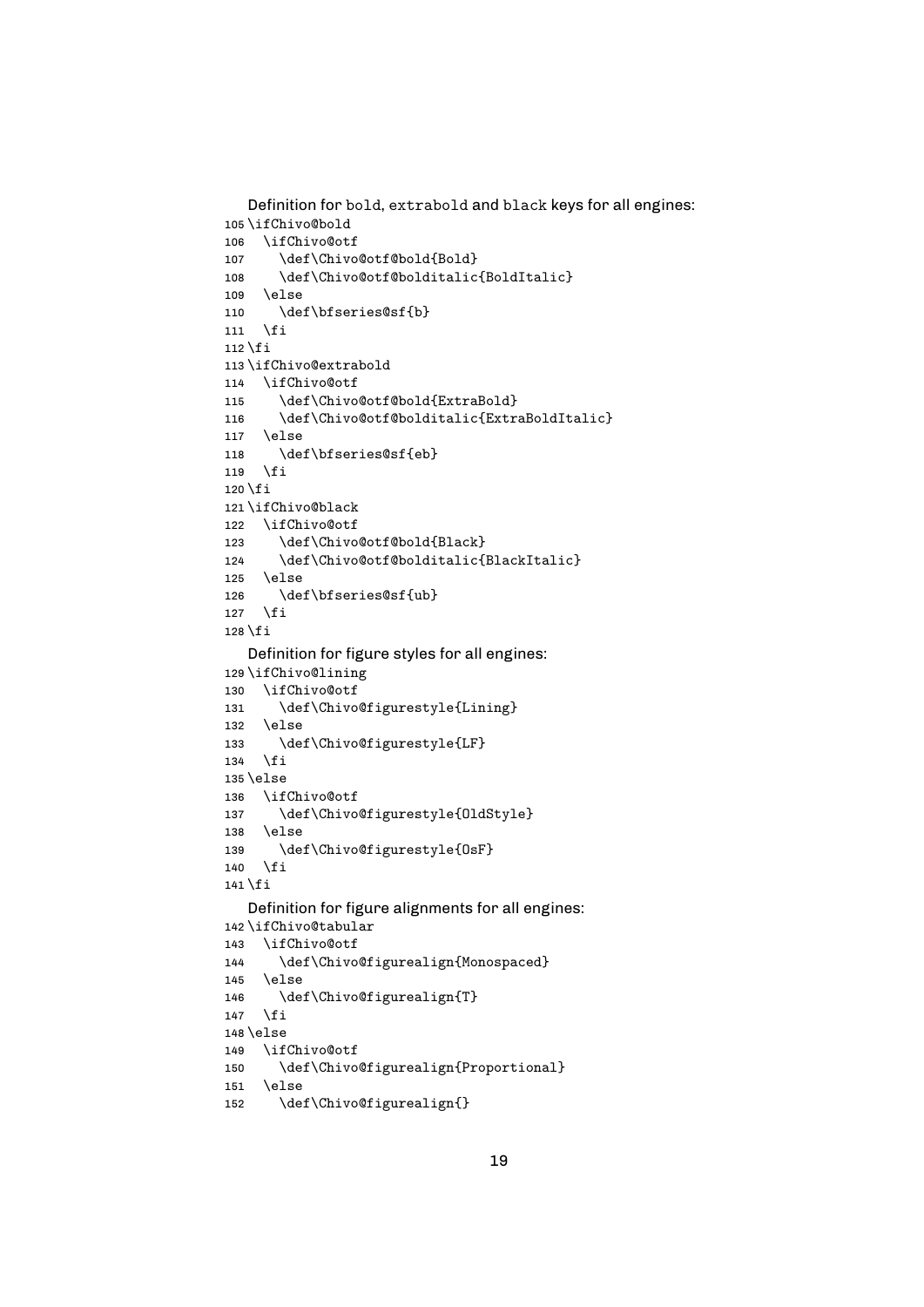```
153 \fi
154 \fi
   Standard setup for fontaxes.sty. This is only relevant for (pdf)LaTeX:
155 \ifChivo@otf \else
156 \fa@naming@exception{figures}{{superior}{proportional}}{Sup}
157 \fa@naming@exception{figures}{{superior}{tabular}}{Sup}
158 \def\sufigures{\@nomath\sufigures
159 \fontfigurestyle{superior}\selectfont}
160 \DeclareTextFontCommand{\textsu}{\sufigures}
161 \let\textsuperior\textsu
162
163 \fa@naming@exception{figures}{{inferior}{proportional}}{Inf}
164 \fa@naming@exception{figures}{{inferior}{tabular}}{Inf}
165 \def\infigures{\@nomath\infigures
166 \fontfigurestyle{inferior}\selectfont}
167 \DeclareTextFontCommand{\textin}{\infigures}
168 \let\textinferior\textin
169
170 \fa@naming@exception{figures}{{numerators}{proportional}}{Numr}
171 \fa@naming@exception{figures}{{numerators}{tabular}}{Numr}
172 \def\nufigures{\@nomath\nufigures
173 \fontfigurestyle{numerators}\selectfont}
174 \DeclareTextFontCommand{\textnu}{\nufigures}
175 \let\textnumerator\textnu
176
177 \fa@naming@exception{figures}{{denominators}{proportional}}{Dnom}
178 \fa@naming@exception{figures}{{denominators}{tabular}}{Dnom}
179 \def\defigures{\@nomath\defigures
180 \fontfigurestyle{denominators}\selectfont}
181 \DeclareTextFontCommand{\textde}{\defigures}
182 \let\textdenominator\textde
183 \fi
```
For XeLaTeX/LuaLaTeX, we define the font features depending on the given package options:

```
184 \ifChivo@otf
185 \defaultfontfeatures[Chivo]{%
186 Extension = .otf
187 Ligatures = {TeX, Common}
188 Scale = \ChiChivo@otf@scale
189 UprightFont = *-\Chivo@otf@regular190 ItalicFont = *-\text{Chivo@otf@italic}191 BoldFont = *-\Chivo@otf@bold
192 BoldItalicFont = *-\Chivo@otf@bolditalic ,
193 FontFace = \{e1\} \{n\} \{*-Thin\}194 FontFace = {el}{it} +-ThinItalic}
195 FontFace = {1}{n}{-ight}
196 FontFace = \{1\}{it}{*-LightItalic}
197 FontFace = {m}{n}{r+Regular}198 FontFace = {m}{it}{*-Italic}
199 FontFace = {sbb}{{\sf nb}}{{\sf n}}{*-Medium}
200 FontFace = {sbb}{it}{*-MediumItalic}
```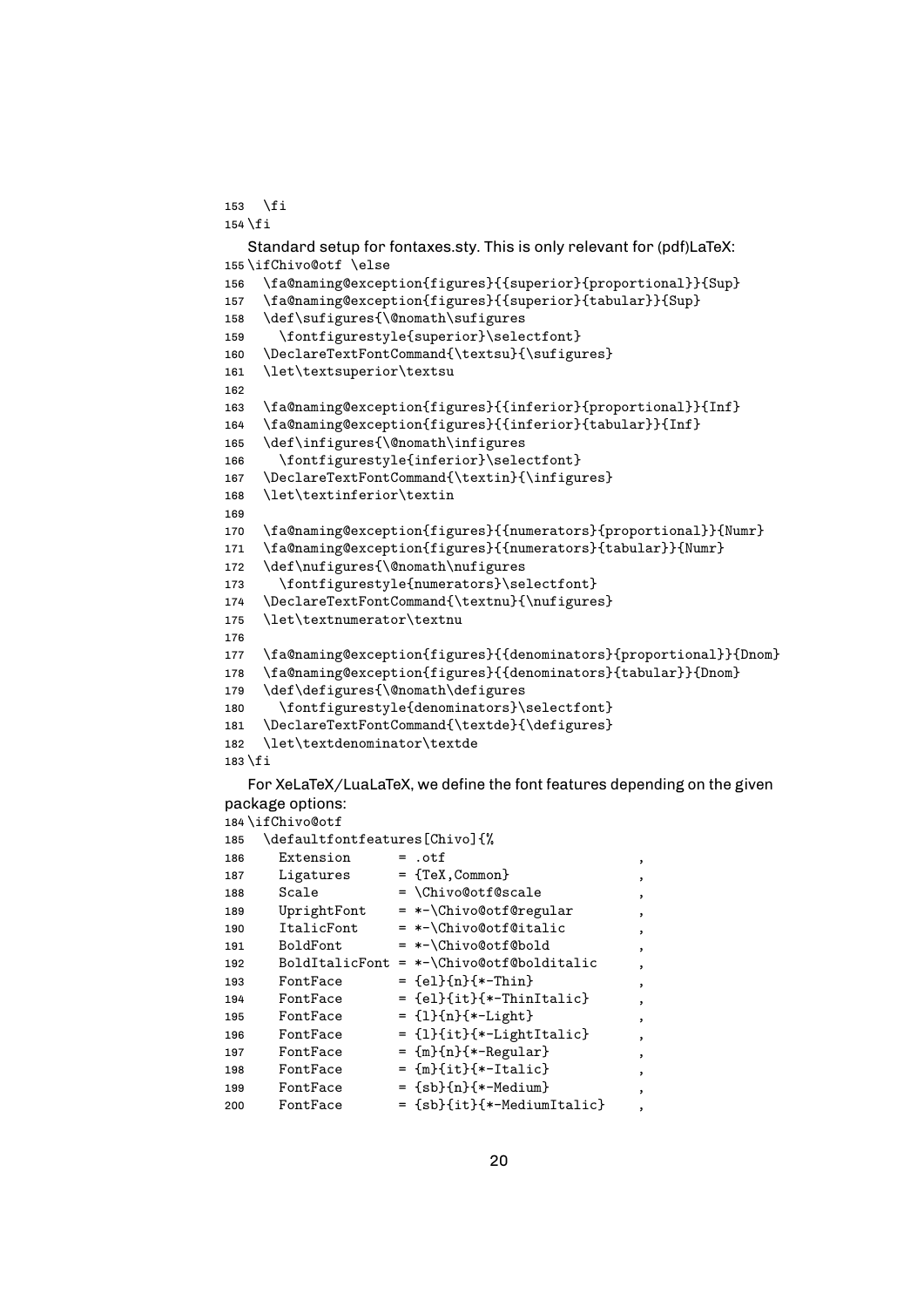```
201 FontFace = {b}{n}{+*-Bold}202 FontFace = {b}{it}{*-BoldItalic}
203 FontFace = {eb}{n}{*-ExtraBold}
204 FontFace = {eb}{it}{*-ExtraBoldItalic},
205 FontFace = {ub}{n}{*-Black}
206 FontFace = {ub}{it} +-BlackItalic}
207 Numbers = {\Chivo@figurestyle,\Chivo@figurealign}
208 }
```

```
209 \fi
```
Switch the sans serif font to Chivo. With fontspec, we delay the \setsansfont until AtBeginDocument so that user can provide additional features with \defaultfontfeatures+.

```
210 \ifChivo@otf
211 \AtBeginDocument{%
212 \setsansfont{Chivo}%
213 }
214 \else
215 \renewcommand*\sfdefault{%
216 Chivo-\Chivo@figurealign\Chivo@figurestyle
217 }
218 \fi
   Switch the default font if the respective key is given:
219 \ifChivo@familydefault
220 \ifChivo@otf
221 \AtBeginDocument{%
222 \setmainfont{Chivo}%
223 }
224 \else
225 \renewcommand*\familydefault{\sfdefault}
226 \ifChivo@regular \else
227 \edef\seriesdefault{\mdseries@sf}
228 \fi
229 \ifChivo@bold \else
230 \edef\bfdefault{\bfseries@sf}
231 \fi
232 \fi
233 \fi
234 \langle / package\rangle
```
# **Change History**

| v1.0                                       | Harmonize the usage of                 |
|--------------------------------------------|----------------------------------------|
| General: Initial version $\ldots \ldots$ 1 | package options over                   |
| v2.0                                       | different TeX engines 1                |
| General: Add the 'scaled' key as           | Update OTF fonts to version            |
| requested by FMi $\ldots \ldots \ldots 1$  | 1.007 now consisting of 14             |
| Rewrite major part of the code             | fonts, 843 glyphs each $\dots \dots 1$ |
| supporting 14 fonts.                       | Use NFSS scheme for fonts              |